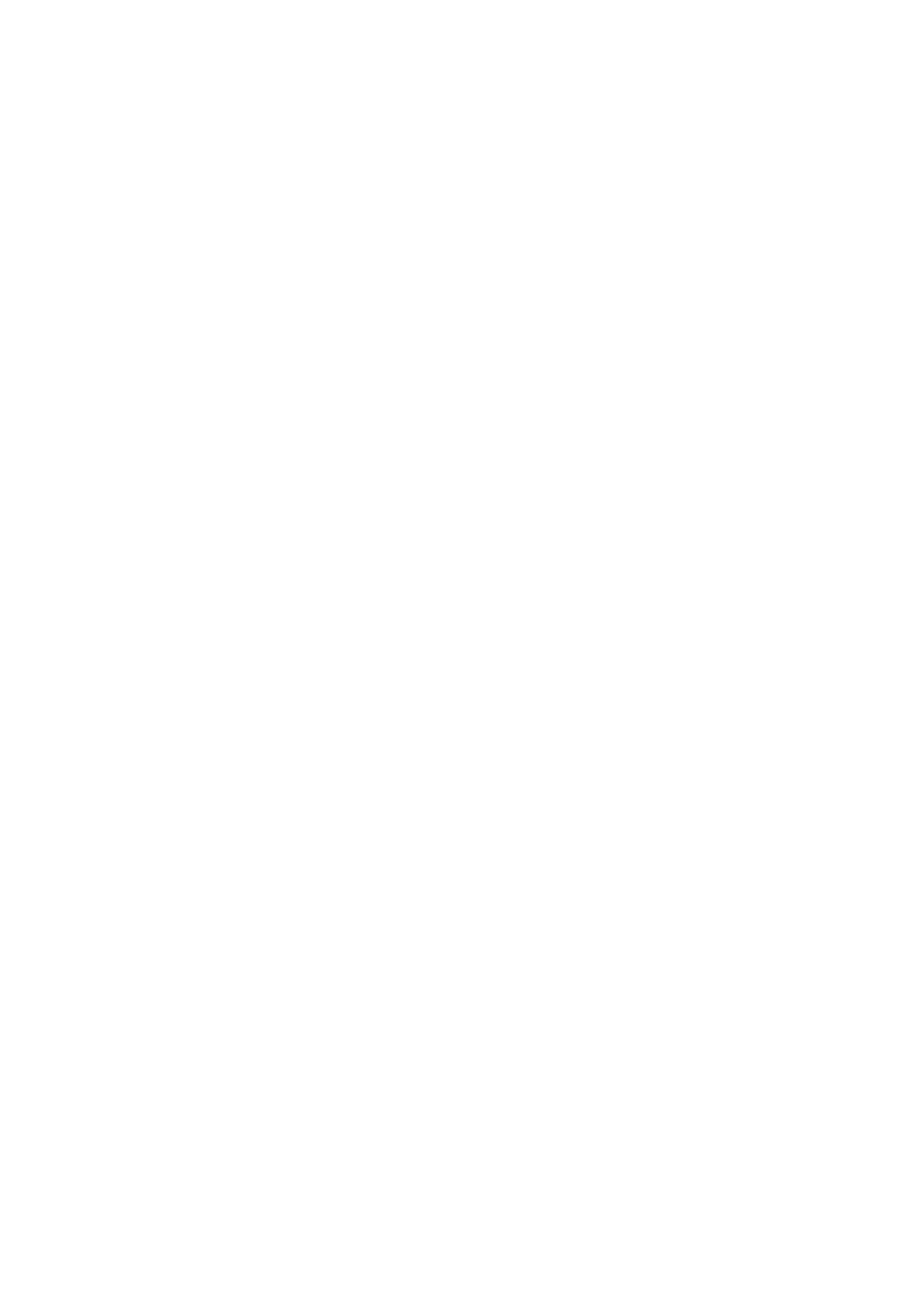

# **Court Procedures Amendment Rules 2013 (No 1)**

**Subordinate Law SL2013-18** 

made under the **[Court Procedures Act 2004](http://www.legislation.act.gov.au/a/2004-59/default.asp)**

### **Contents**

|   |                       | Page |
|---|-----------------------|------|
|   | Name of rules         |      |
| 2 | Commencement          |      |
| 3 | Legislation amended   |      |
| 4 | Rule 55               |      |
| 5 | Rule 1306 (3), note   |      |
| 6 | Rule 1306 (6), note 1 | 2    |

J2013-32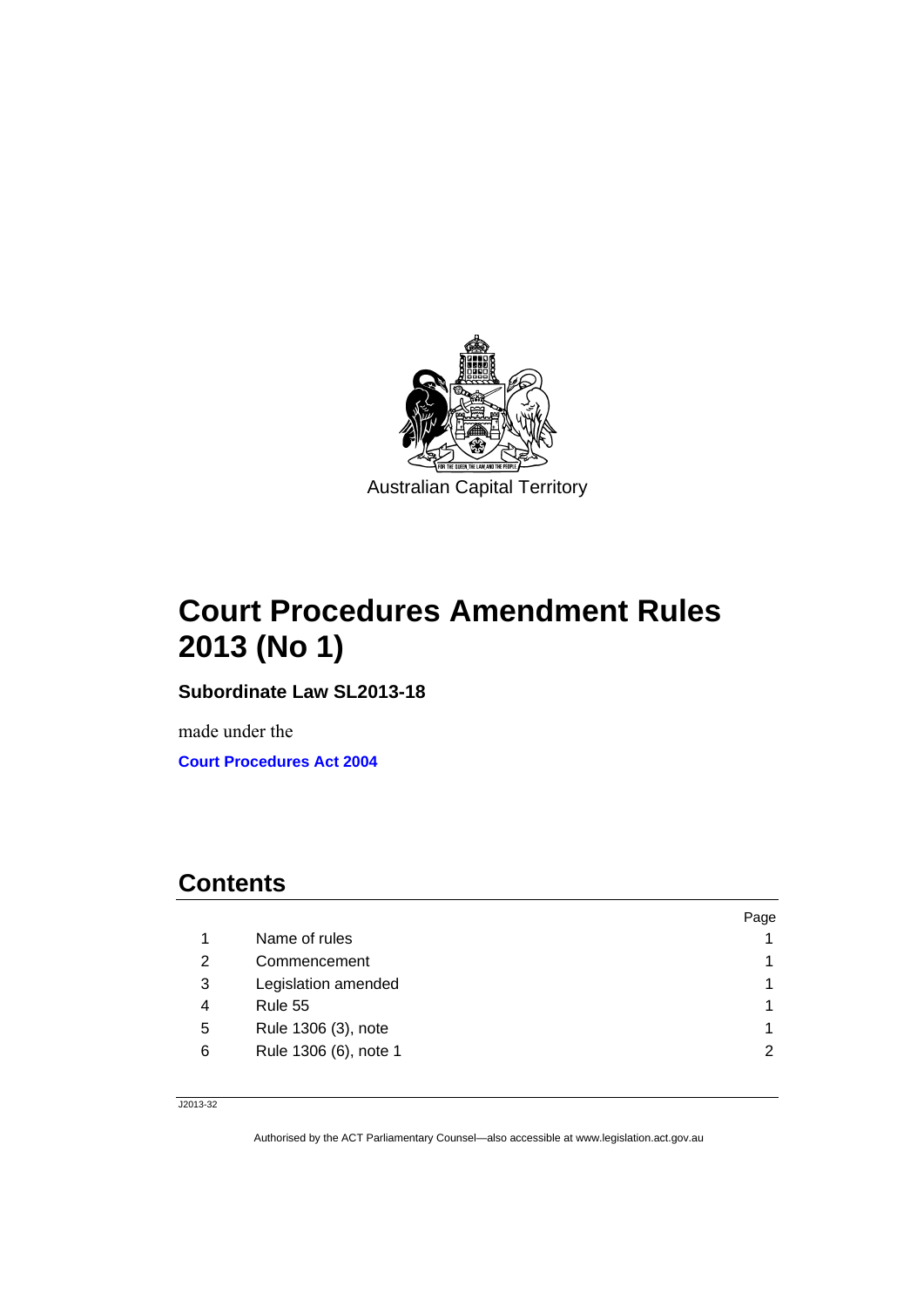| ٠<br>× | × | ۰. |
|--------|---|----|

| 7  | Rule 1323 (1), note         | $\overline{c}$           |
|----|-----------------------------|--------------------------|
| 8  | <b>Rule 4800</b>            | $\overline{2}$           |
| 9  | Rule 4802 (1) (b) (ii)      | 3                        |
| 10 | Division 4.4.2 heading      | 3                        |
| 11 | <b>Rule 4803</b>            | 3                        |
| 12 | Rule 4804, note             | 3                        |
| 13 | Division 4.4.3 heading      | 4                        |
| 14 | <b>Rule 4806</b>            | $\overline{\mathcal{A}}$ |
| 15 | <b>Rule 4807</b>            | 4                        |
| 16 | Rule 4807, new note 3       | 5                        |
| 17 | Rule 4808 (1) (a) (ii)      | 5                        |
| 18 | Rule 4808 (2)               | 5                        |
| 19 | Rule 4810 (2)               | 5                        |
| 20 | Rule 5140 (3)               | 6                        |
| 21 | Rule 5438 (2)               | 6                        |
| 22 | Rule 5438 (3)               | 6                        |
| 23 | Rule 5438 (4)               | $\overline{7}$           |
| 24 | Rule 6610 (2)               | $\overline{7}$           |
| 25 | New rule 6610 (2A) and (2B) | $\overline{7}$           |
| 26 | Rule 6763 (4)               | 8                        |
| 27 | Rule 6763 (4) (a)           | 8                        |
| 28 | Rule 6763 (4) (b)           | 8                        |
| 29 | Rule 6765 (1)               | 8                        |
| 30 | Rule 6766 (1) (a)           | 9                        |
| 31 | Rule 6766 (4)               | 9                        |
| 32 | Schedule 3                  | 9                        |
| 33 | Schedule 4, rule 4.12       | 12                       |
| 34 | Schedule 4, part 4.2        | 13                       |
| 35 | Dictionary, new definitions | 27                       |

contents 2 Court Procedures Amendment Rules 2013 (No 1)

SL2013-18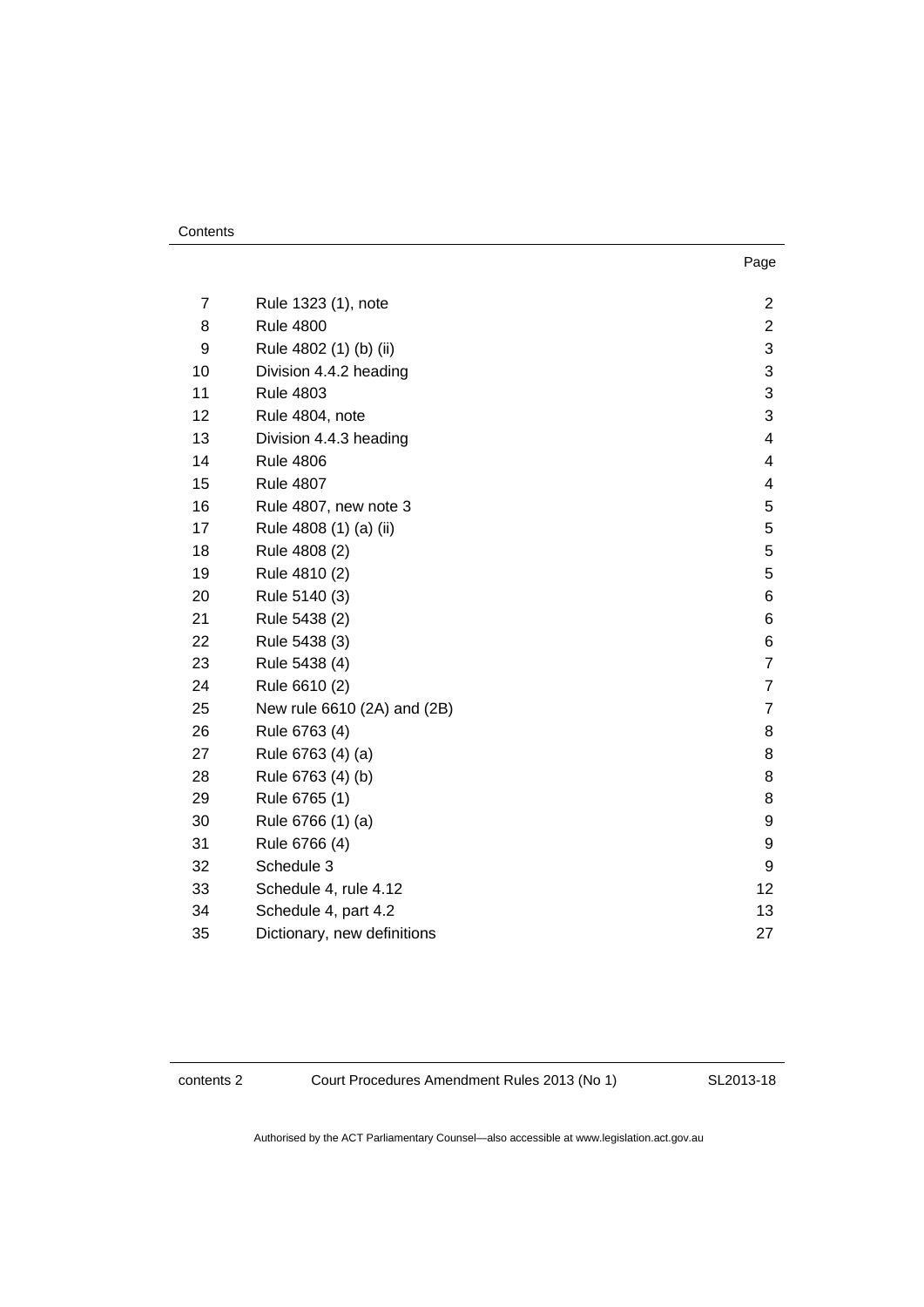<span id="page-4-3"></span><span id="page-4-2"></span><span id="page-4-1"></span><span id="page-4-0"></span>

| 1                | <b>Name of rules</b>                                                                                                                                                                                           |  |  |
|------------------|----------------------------------------------------------------------------------------------------------------------------------------------------------------------------------------------------------------|--|--|
|                  | These rules are the Court Procedures Amendment Rules 2013<br>$(No 1)$ .                                                                                                                                        |  |  |
| $\overline{2}$   | <b>Commencement</b>                                                                                                                                                                                            |  |  |
|                  | These rules commence on 1 July 2013.                                                                                                                                                                           |  |  |
|                  | <b>Note</b><br>The naming and commencement provisions automatically commence on<br>the notification day (see Legislation Act, $s$ 75 (1)).                                                                     |  |  |
| $\mathbf{3}$     | <b>Legislation amended</b>                                                                                                                                                                                     |  |  |
|                  | These rules amend the <i>Court Procedures Rules</i> 2006.                                                                                                                                                      |  |  |
| $\boldsymbol{4}$ | Rule 55                                                                                                                                                                                                        |  |  |
|                  | omit                                                                                                                                                                                                           |  |  |
|                  | 50 000                                                                                                                                                                                                         |  |  |
|                  | substitute                                                                                                                                                                                                     |  |  |
|                  | 250 000                                                                                                                                                                                                        |  |  |
| 5                | Rule 1306 (3), note                                                                                                                                                                                            |  |  |
|                  | substitute                                                                                                                                                                                                     |  |  |
|                  | <b>Note</b><br>If a party fails to complete and sign a certificate of readiness, a party<br>who is ready for trial may-                                                                                        |  |  |
|                  | for a proceeding in the Supreme Court—apply to have the<br>(a)<br>proceeding assigned to the docket of a judge or master (see<br>r 1307A (Application for directions hearing-Supreme Court));<br><sub>or</sub> |  |  |
|                  | for a proceeding in the Magistrates Court—apply for a directions<br>(b)<br>hearing (see r 1324 (Directions hearing—category A, category B<br>and category D proceedings)).                                     |  |  |
|                  |                                                                                                                                                                                                                |  |  |

<span id="page-4-4"></span>Court Procedures Amendment Rules 2013 (No 1)

page 1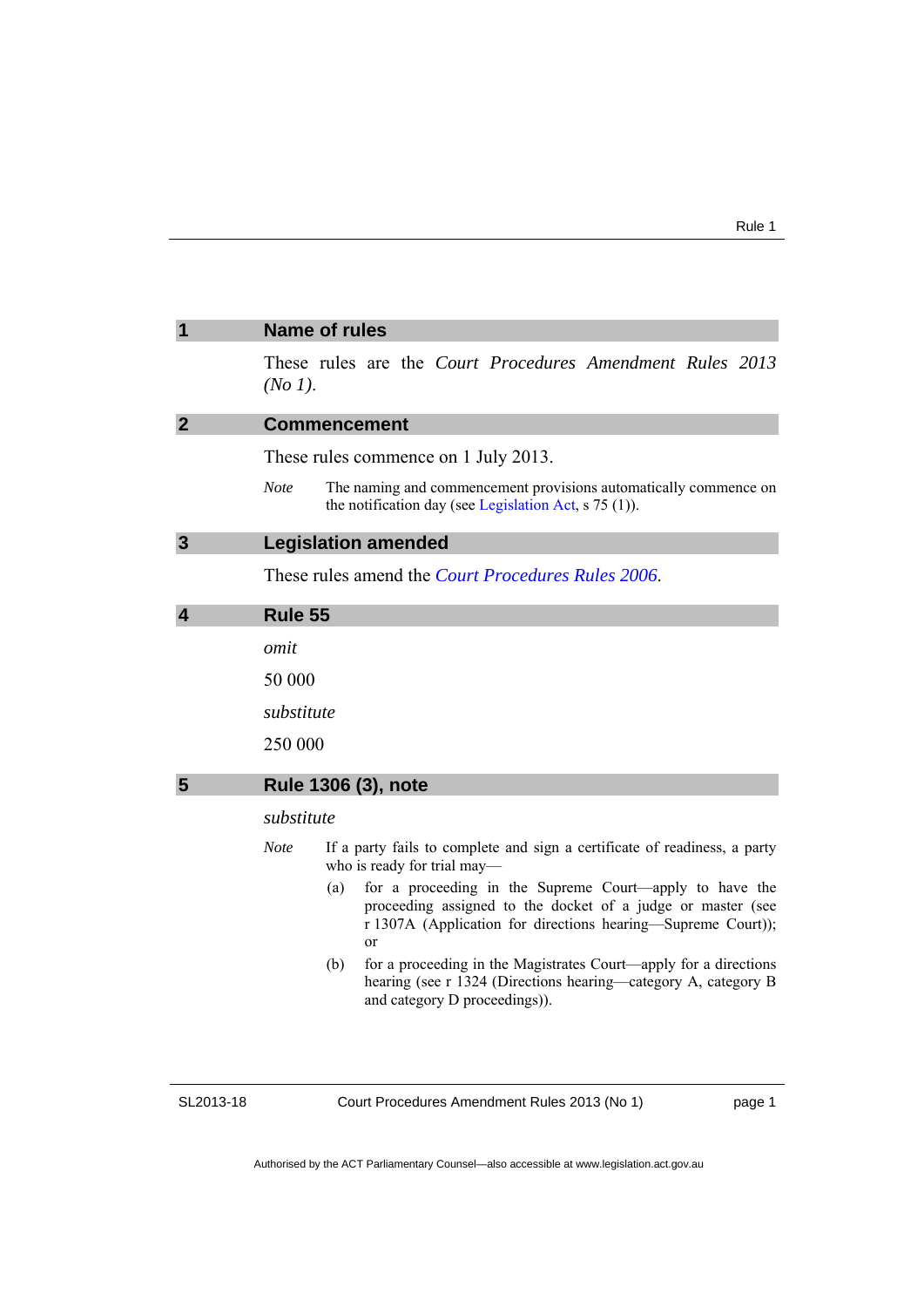<span id="page-5-2"></span><span id="page-5-1"></span><span id="page-5-0"></span>

| substitute<br>Note 1<br>The Magistrates Court may direct that a proceeding be given a listing<br>hearing even though the certificate of readiness has not been filed (see<br>r 1323 (4) (b) and r 1324 (6) (b) (ii)).<br>Rule 1323 (1), note<br>r 1308<br>substitute<br>r 1324<br><b>Rule 4800</b><br>substitute<br>Definitions-pt 4.4 |  |                                                              |
|----------------------------------------------------------------------------------------------------------------------------------------------------------------------------------------------------------------------------------------------------------------------------------------------------------------------------------------|--|--------------------------------------------------------------|
|                                                                                                                                                                                                                                                                                                                                        |  |                                                              |
|                                                                                                                                                                                                                                                                                                                                        |  |                                                              |
|                                                                                                                                                                                                                                                                                                                                        |  |                                                              |
|                                                                                                                                                                                                                                                                                                                                        |  |                                                              |
|                                                                                                                                                                                                                                                                                                                                        |  |                                                              |
|                                                                                                                                                                                                                                                                                                                                        |  |                                                              |
|                                                                                                                                                                                                                                                                                                                                        |  |                                                              |
|                                                                                                                                                                                                                                                                                                                                        |  |                                                              |
|                                                                                                                                                                                                                                                                                                                                        |  |                                                              |
|                                                                                                                                                                                                                                                                                                                                        |  |                                                              |
| In this part:<br><i>forensic proceeding</i> means a proceeding in relation to<br>an<br>application to carry out a forensic procedure under the Act or the<br><b>Crimes Act.</b><br><i>prescribed offender—see the Crimes Act, section 23WA.</i>                                                                                        |  |                                                              |
|                                                                                                                                                                                                                                                                                                                                        |  | serious offender—                                            |
|                                                                                                                                                                                                                                                                                                                                        |  | for an application under the Act—see the Act, section 9; and |
| for an application under the Crimes Act—see the Crimes Act,<br>section 23WA.                                                                                                                                                                                                                                                           |  |                                                              |
| <b><i>the Act</i></b> means the <i>Crimes (Forensic Procedures) Act</i> 2000.                                                                                                                                                                                                                                                          |  |                                                              |
| <i>the Crimes Act</i> means the <i>Crimes Act 1914</i> (Cwlth).                                                                                                                                                                                                                                                                        |  |                                                              |
|                                                                                                                                                                                                                                                                                                                                        |  |                                                              |

page 2 Court Procedures Amendment Rules 2013 (No 1)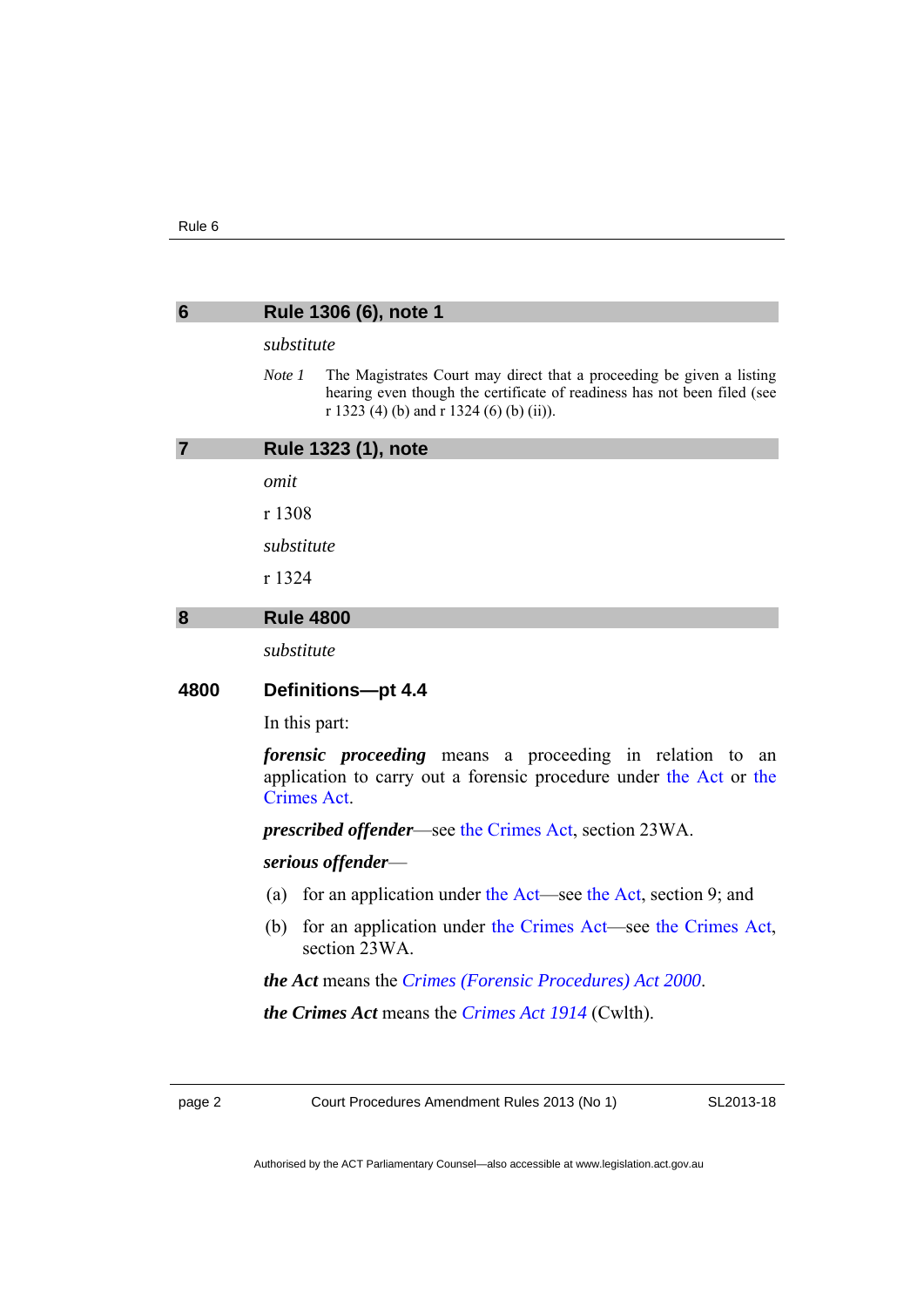<span id="page-6-2"></span><span id="page-6-1"></span><span id="page-6-0"></span>

| 9    | Rule 4802 (1) (b) (ii)                                                                                                                                                                                                                                                       |  |  |
|------|------------------------------------------------------------------------------------------------------------------------------------------------------------------------------------------------------------------------------------------------------------------------------|--|--|
|      | substitute                                                                                                                                                                                                                                                                   |  |  |
|      | for division 4.4.3—a serious offender or a prescribed<br>(ii)<br>offender.                                                                                                                                                                                                   |  |  |
| 10   | Division 4.4.2 heading                                                                                                                                                                                                                                                       |  |  |
|      | substitute                                                                                                                                                                                                                                                                   |  |  |
|      | Division 4.4.2<br>Forensic proceedings under the Act,<br>pt 2.5 and the Crimes Act, pt 1D, div 5                                                                                                                                                                             |  |  |
| 11   | <b>Rule 4803</b>                                                                                                                                                                                                                                                             |  |  |
|      | substitute                                                                                                                                                                                                                                                                   |  |  |
| 4803 | <b>Application-div 4.4.2</b><br>This division applies to a forensic proceeding under—                                                                                                                                                                                        |  |  |
|      |                                                                                                                                                                                                                                                                              |  |  |
|      | the Act, part 2.5 (Forensic procedures on suspect by order of<br>(a)<br>magistrate); or                                                                                                                                                                                      |  |  |
|      | the Crimes Act, part 1D, division 5 (Forensic procedures on<br>(b)<br>suspect by order of a magistrate).                                                                                                                                                                     |  |  |
| 12   | Rule 4804, note                                                                                                                                                                                                                                                              |  |  |
|      | substitute                                                                                                                                                                                                                                                                   |  |  |
|      | Under the Act, pt 2.5, and the Crimes Act, pt 1D, div 5, an authorised<br><b>Note</b><br>applicant may apply to a magistrate for-<br>an order authorising the carrying out of a forensic procedure on a<br>(a)<br>suspect (see the Act, s 35 and the Crimes Act, s 23WU); or |  |  |
|      | an interim order authorising the immediate carrying out of a<br>(b)<br>forensic procedure on a suspect (see the Act, s 42 and the Crimes<br>Act, $s$ 23XB).                                                                                                                  |  |  |

<span id="page-6-3"></span>Court Procedures Amendment Rules 2013 (No 1)

page 3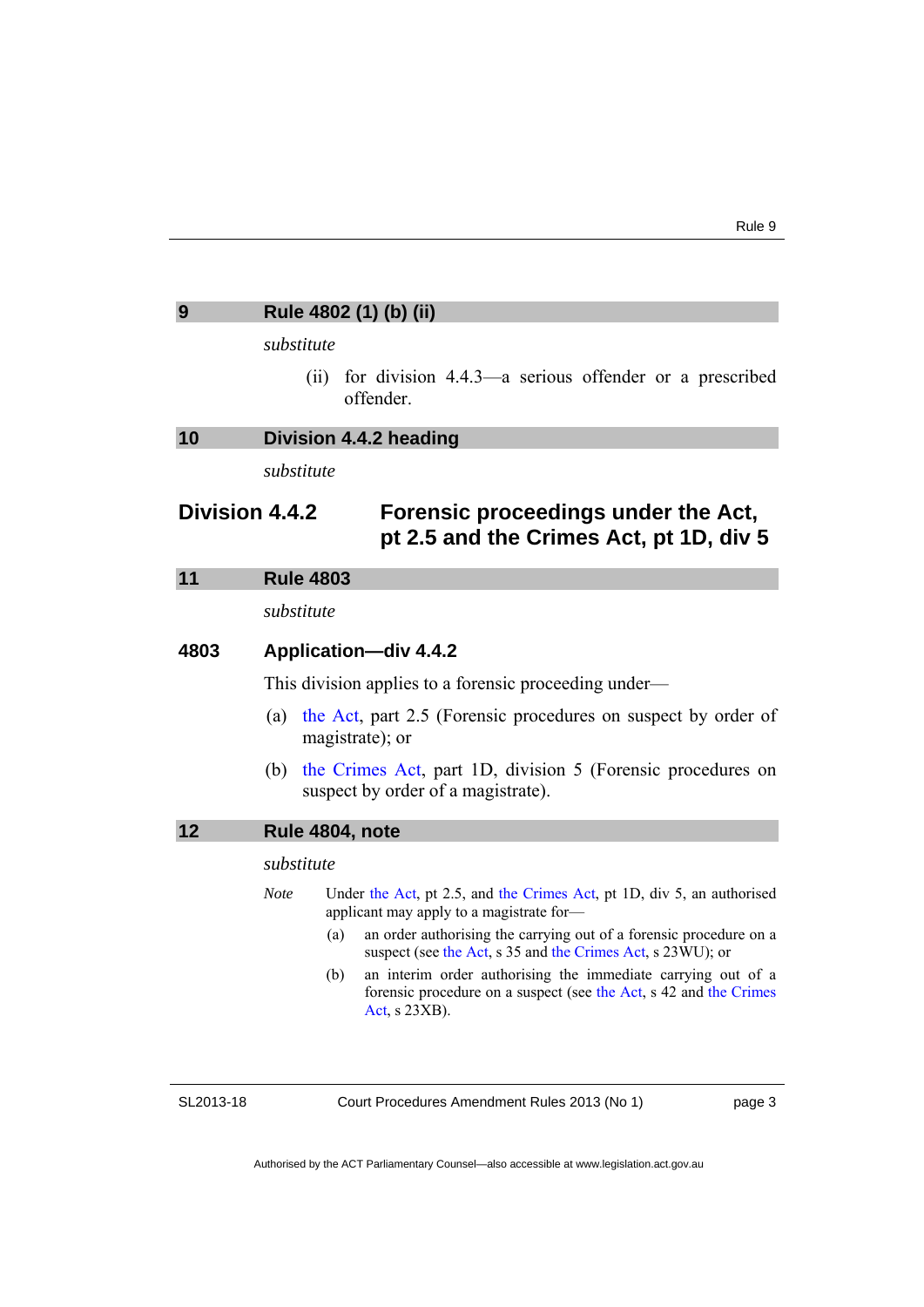### <span id="page-7-0"></span>**13 Division 4.4.3 heading**

*substitute* 

### **Division 4.4.3 Forensic proceedings under the Act, pt 2.7 and the Crimes Act, pt 1D, div 6A**

<span id="page-7-2"></span><span id="page-7-1"></span>

| 14   | <b>Rule 4806</b>                                                                                                                                   |
|------|----------------------------------------------------------------------------------------------------------------------------------------------------|
|      | substitute                                                                                                                                         |
| 4806 | Application-div 4.4.3                                                                                                                              |
|      | This division applies to a forensic proceeding under—                                                                                              |
|      | the Act, part 2.7 (Carrying out of certain forensic procedures<br>(a)<br>after conviction of serious offenders); or                                |
|      | (b) the Crimes Act, part 1D, division 6A (Carrying out of certain<br>forensic procedures after conviction of serious and prescribed<br>offenders). |
| 15   | <b>Rule 4807</b>                                                                                                                                   |
|      | after                                                                                                                                              |
|      | serious offender                                                                                                                                   |
|      | insert                                                                                                                                             |
|      | or prescribed offender                                                                                                                             |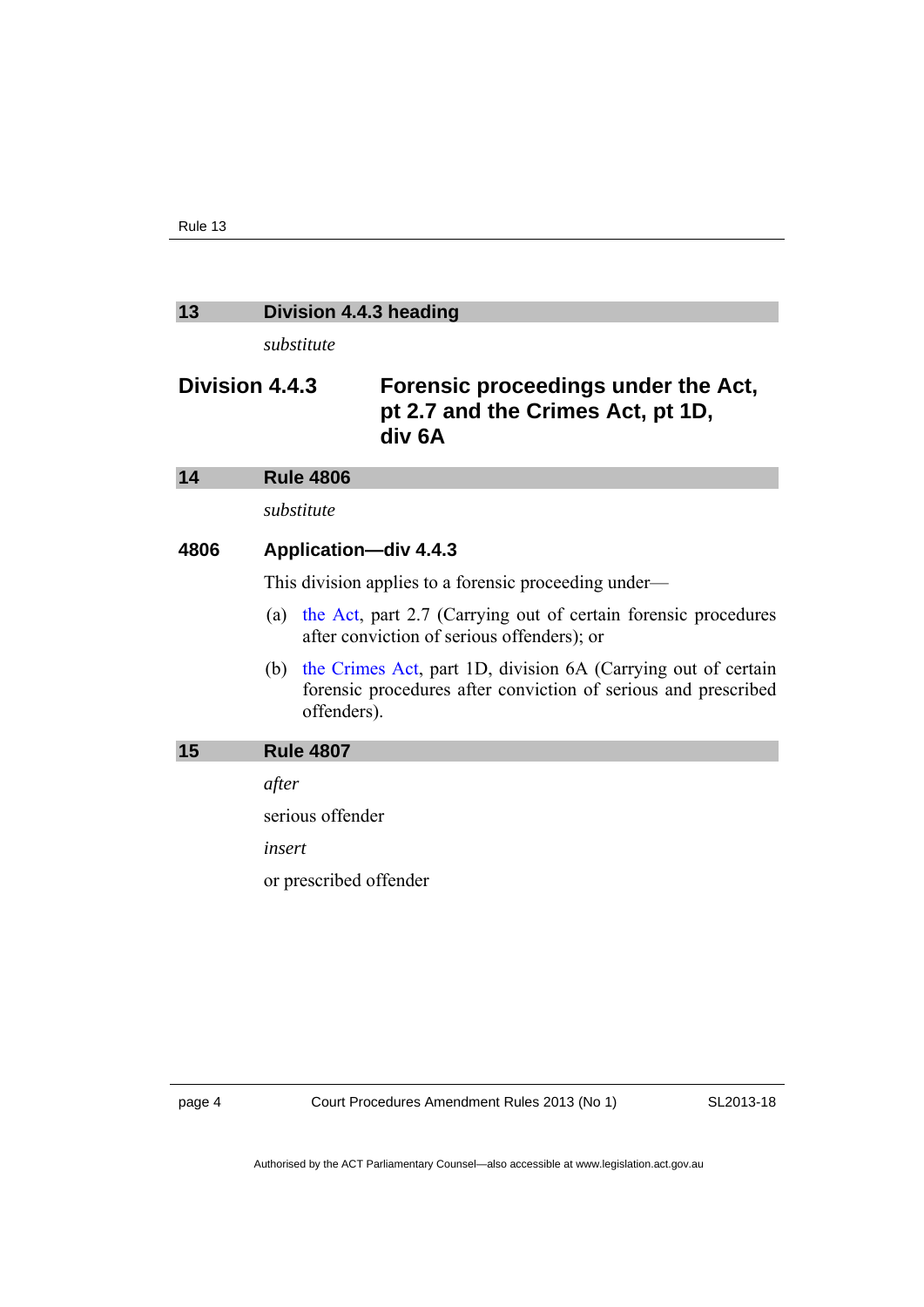<span id="page-8-2"></span><span id="page-8-1"></span><span id="page-8-0"></span>

| 16 | Rule 4807, new note 3                                                                                                                                                                                                                                                                                                                                                                                                                                 |  |
|----|-------------------------------------------------------------------------------------------------------------------------------------------------------------------------------------------------------------------------------------------------------------------------------------------------------------------------------------------------------------------------------------------------------------------------------------------------------|--|
|    | insert                                                                                                                                                                                                                                                                                                                                                                                                                                                |  |
|    | Note 3<br>Under the Crimes Act, pt 1D, div 6A, an authorised applicant may apply<br>to any court for an order for the carrying out of an intimate or<br>non-intimate forensic procedure in certain circumstances (see the<br>Crimes Act s $23XWO$ (1) and (2)). This application may be made to the<br>court that is sentencing a serious offender or prescribed offender or to<br>any other court at a later time (see the Crimes Act, s 23XWO (5)). |  |
| 17 | Rule 4808 (1) (a) (ii)                                                                                                                                                                                                                                                                                                                                                                                                                                |  |
|    | after                                                                                                                                                                                                                                                                                                                                                                                                                                                 |  |
|    | serious offender                                                                                                                                                                                                                                                                                                                                                                                                                                      |  |
|    | insert                                                                                                                                                                                                                                                                                                                                                                                                                                                |  |
|    | or prescribed offender                                                                                                                                                                                                                                                                                                                                                                                                                                |  |
| 18 | Rule 4808 (2)                                                                                                                                                                                                                                                                                                                                                                                                                                         |  |
|    | omit                                                                                                                                                                                                                                                                                                                                                                                                                                                  |  |
|    | suspect or serious offender                                                                                                                                                                                                                                                                                                                                                                                                                           |  |
|    |                                                                                                                                                                                                                                                                                                                                                                                                                                                       |  |
|    | substitute                                                                                                                                                                                                                                                                                                                                                                                                                                            |  |
|    | suspect, serious offender or prescribed offender                                                                                                                                                                                                                                                                                                                                                                                                      |  |
| 19 | Rule 4810 (2)                                                                                                                                                                                                                                                                                                                                                                                                                                         |  |
|    | omit                                                                                                                                                                                                                                                                                                                                                                                                                                                  |  |
|    | suspect's or serious offender's                                                                                                                                                                                                                                                                                                                                                                                                                       |  |
|    | substitute                                                                                                                                                                                                                                                                                                                                                                                                                                            |  |
|    | suspect's, serious offender's or prescribed offender's                                                                                                                                                                                                                                                                                                                                                                                                |  |
|    |                                                                                                                                                                                                                                                                                                                                                                                                                                                       |  |

<span id="page-8-3"></span>Court Procedures Amendment Rules 2013 (No 1)

page 5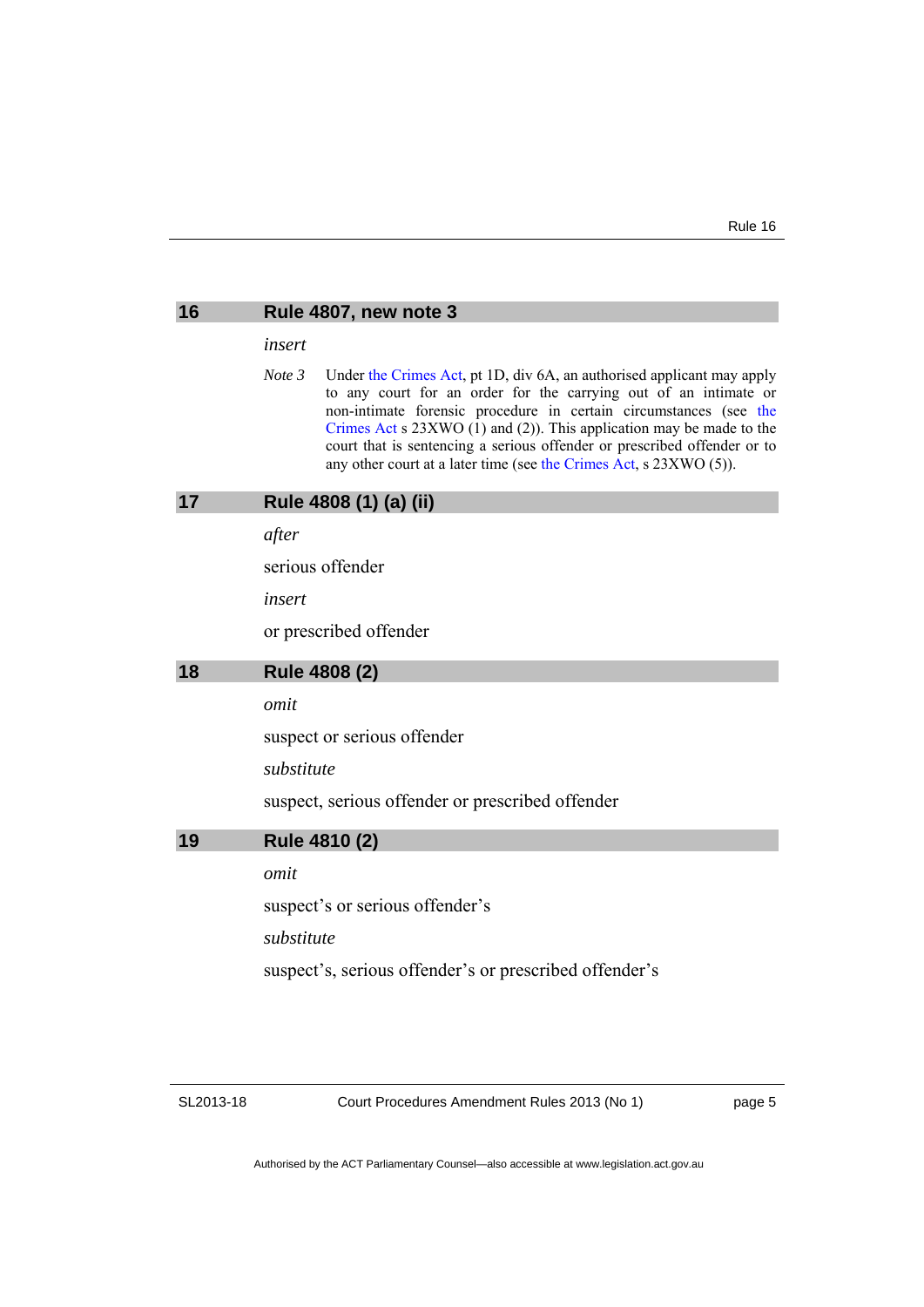#### <span id="page-9-0"></span>**20 Rule 5140 (3)**

#### *substitute*

- (3) If the appeal or cross-appeal is dismissed under subrule (1) (c), and the Supreme Court considers there are special circumstances to set aside the dismissal, the Court may, on application by the appellant or cross-appellant—
	- (a) set aside the dismissal; and
	- (b) give directions for the further conduct of the appeal.
- (4) If the hearing proceeds under subrule (1) (d) in the absence of the party and an order is made, the Supreme Court may, on application by the party—
	- (a) amend or set aside the order; and
	- (b) give directions for the further conduct of the appeal.

#### <span id="page-9-1"></span>**21 Rule 5438 (2)**

*omit* 

5 days

*substitute* 

14 days

<span id="page-9-2"></span>**22 Rule 5438 (3)**  *omit*  2 days *substitute*  7 days

page 6 Court Procedures Amendment Rules 2013 (No 1)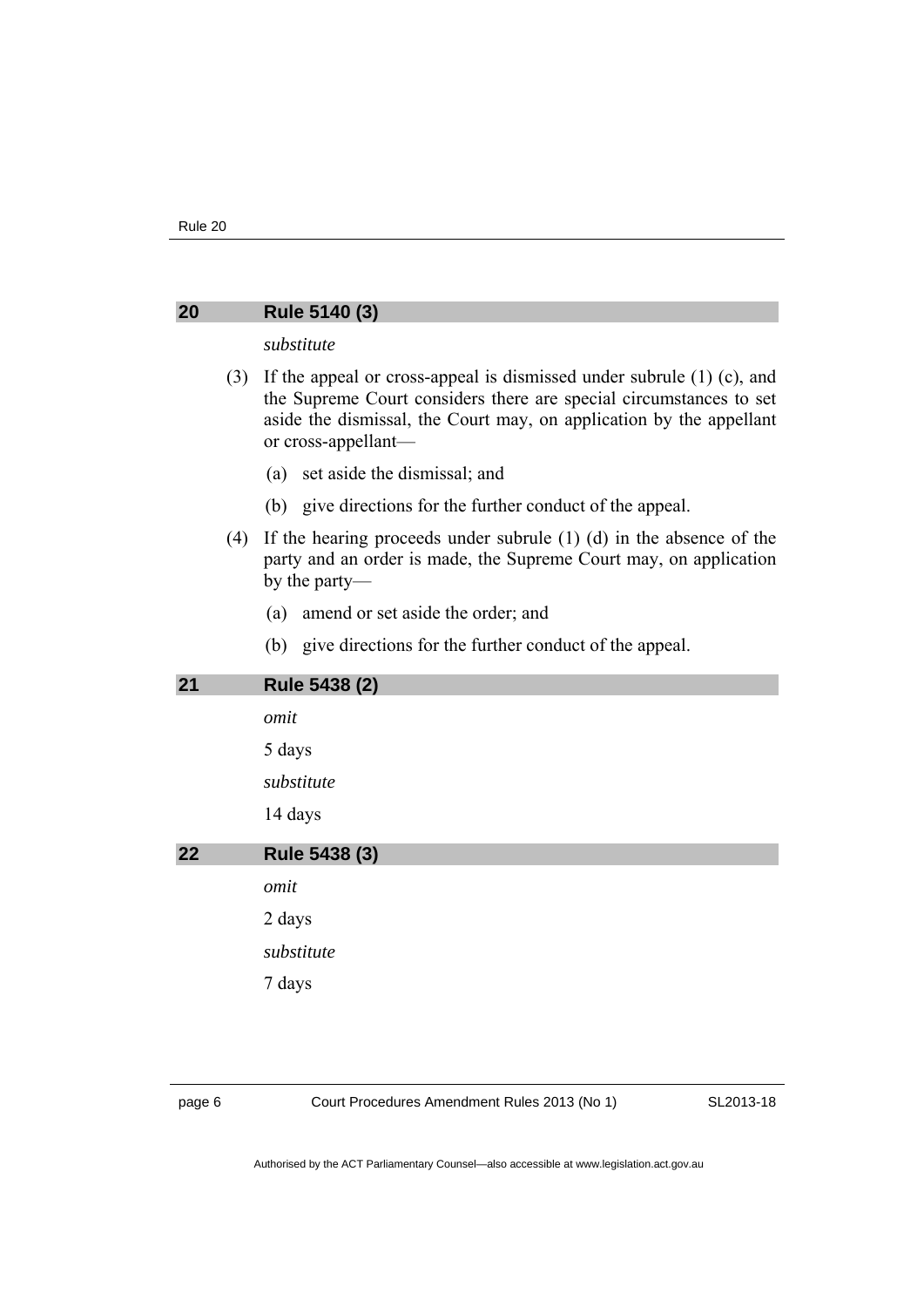<span id="page-10-1"></span><span id="page-10-0"></span>

| 23 | Rule 5438 (4)                                  |
|----|------------------------------------------------|
|    | omit                                           |
|    | $1$ day                                        |
|    | substitute                                     |
|    | 3 days                                         |
| 24 | Rule 6610 (2)                                  |
|    | after                                          |
|    | under subrule $(1)$                            |
|    | insert                                         |
|    | within 28 days after the end of the proceeding |
| 25 | New rule 6610 (2A) and (2B)                    |
|    | insert                                         |

- <span id="page-10-2"></span> (2A) If the registrar decides to return a document or thing under subrule (1), the registrar must give the addressee notice stating that—
	- (a) the document or thing may be collected from the registry; and
	- (b) the addressee may tell the registrar in writing that the addressee does not want the document or thing returned; and
	- (c) if the document or thing is not collected from the registry within 28 days after the notice is given to the addressee, the registrar may dispose of the document or thing.
- (2B) If a document or thing is not collected by the addressee under subrule (2A), the registrar may dispose of the document or thing in the way the registrar considers appropriate.

page 7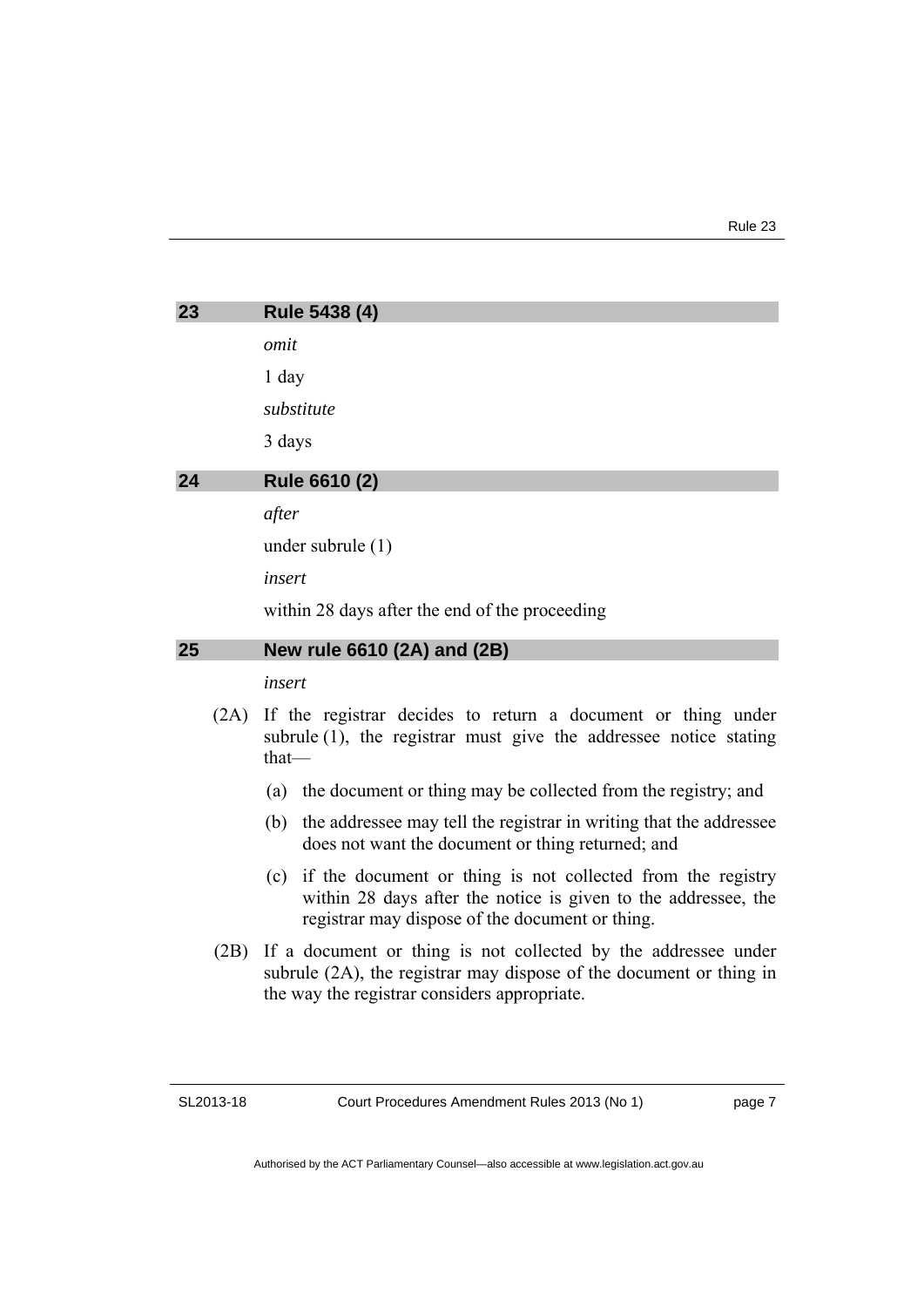# <span id="page-11-1"></span><span id="page-11-0"></span>**26 Rule 6763 (4)**  *omit*  (other than a subpoenaed document or thing) **27 Rule 6763 (4) (a)**  *after*  party *insert*  or anyone else who appears to the registrar to be the owner or person entitled to possession of the exhibit **28 Rule 6763 (4) (b)**  *substitute*  (b) if it is not practicable for the registrar to give the exhibit to the

- <span id="page-11-2"></span>person mentioned in paragraph (a)—give notice to the party, the party's solicitor or anyone else who appears to the registrar to be the owner or person entitled to possession of the exhibit, stating that the person must, within 28 days after the notice is given—
	- (i) collect the exhibit from the registry; or
	- (ii) tell the registrar in writing that the person does not want the exhibit returned.

#### <span id="page-11-3"></span>**29 Rule 6765 (1)**

*omit* 

or rule 6764 (Return of subpoenaed document or thing)

page 8 Court Procedures Amendment Rules 2013 (No 1)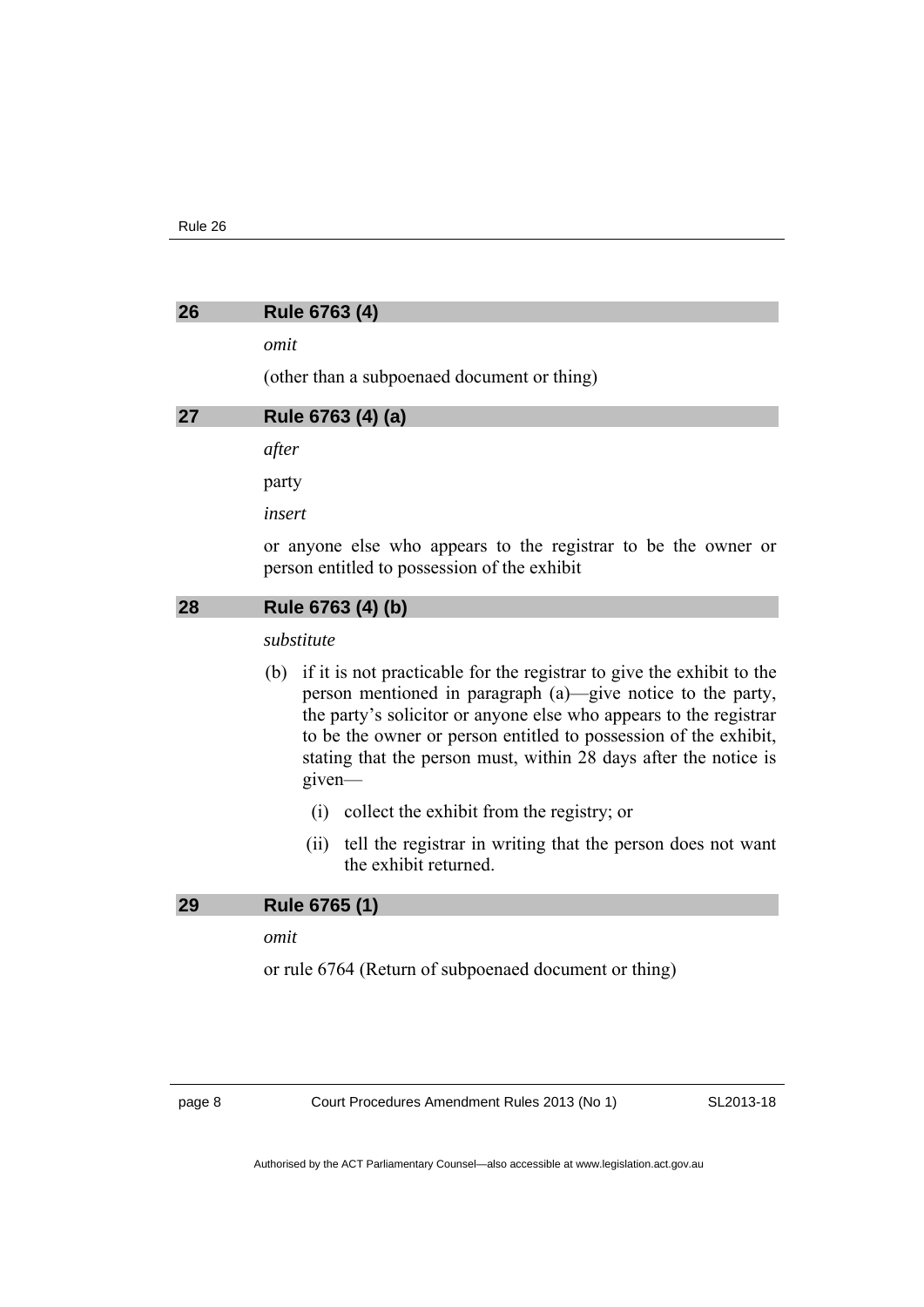# <span id="page-12-1"></span><span id="page-12-0"></span>**30 Rule 6766 (1) (a)**  *omit*  other than a subpoenaed document or thing or rule 6764 (2) (b) in relation to an exhibit that is a subpoenaed document or thing **31 Rule 6766 (4)**  *omit*  , rule 6764 (Return of subpoenaed document or thing) **32 Schedule 3**  *substitute*

### <span id="page-12-2"></span>**Schedule 3 Costs amount—debts, liquidated demands, company windings-up, enforcement orders and certificates of registration**

### **Part 3.1 Claim for debt or liquidated demand**

(see r 51, r 304, r 1102 and r 1104)

| Table 3.1 | Prescribed costs amount-claim for debt or liquidated demand |                        |  |
|-----------|-------------------------------------------------------------|------------------------|--|
| column 1  | column 2                                                    | column 3               |  |
| item      | court and amount claimed                                    | prescribed amount (\$) |  |
|           | Magistrates Court—< \$10 000                                | 391.00                 |  |
| 2         | Magistrates Court— $\geq$ \$10 000 but < \$25 000           | 793.00                 |  |
| 3         | Magistrates Court— $\ge$ \$25 000 but < \$40 000            | 948.00                 |  |
| 4         | Magistrates Court— $\geq$ \$40 000 but < \$50 000           | 1 066.00               |  |

SL2013-18

Court Procedures Amendment Rules 2013 (No 1)

page 9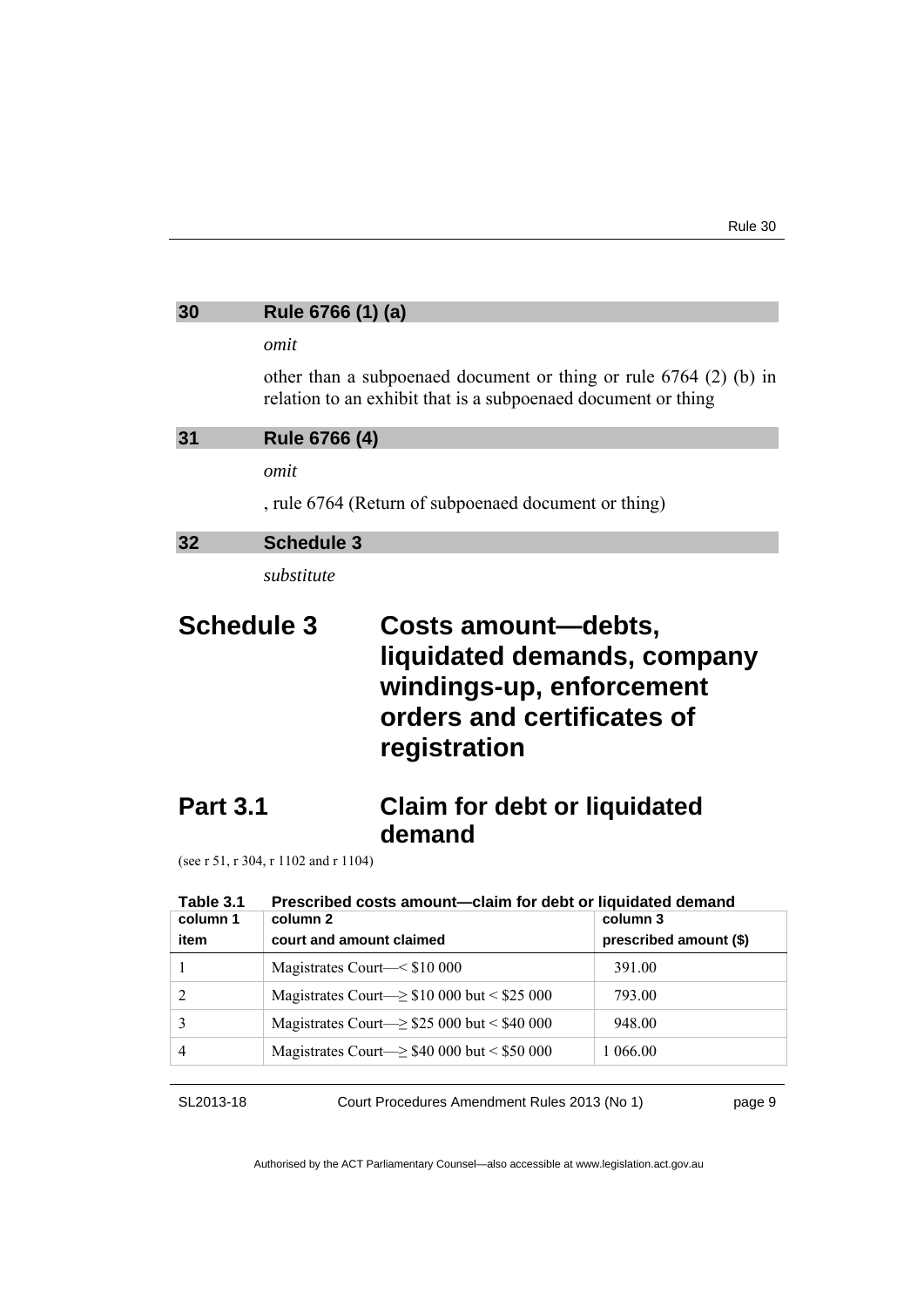| column 1<br>item | column 2<br>court and amount claimed               | column 3<br>prescribed amount (\$) |
|------------------|----------------------------------------------------|------------------------------------|
|                  | Magistrates Court— $\geq$ \$50 000 but < \$250 000 | 1 1 8 4 0 0                        |
|                  | Supreme Court—any amount                           | 1 1 8 4 0 0                        |

### **Part 3.2 Default judgment**

(see r 1121)

| l able 3.2<br>column 1 | Prescribed costs amount—default judgment<br>column 2 | column 3               |
|------------------------|------------------------------------------------------|------------------------|
| item                   | court and amount claimed                             | prescribed amount (\$) |
|                        | Magistrates Court—< \$10 000                         | 592.00                 |
| 2                      | Magistrates Court— $\geq$ \$10 000 but < \$25 000    | 1 1 8 4 0 0            |
| 3                      | Magistrates Court— $\ge$ \$25 000 but < \$40 000     | 1422.00                |
| 4                      | Magistrates Court— $\geq$ \$40 000 but < \$50 000    | 1 600.00               |
|                        | Magistrates Court— $\geq$ \$50 000 but < \$250 000   | 1 777.00               |
| 6                      | Supreme Court—any amount                             | 1 777.00               |

#### **Table 3.2 Prescribed costs amount—default judgment**

# **Part 3.3 Company winding-up**

(see r 1740)

**Table 3.3 Prescribed costs amount—company winding-up** 

| column 1 | column 2            |  |
|----------|---------------------|--|
| item     | claimed amount (\$) |  |
|          | 4 0 28 0 0          |  |

page 10 Court Procedures Amendment Rules 2013 (No 1)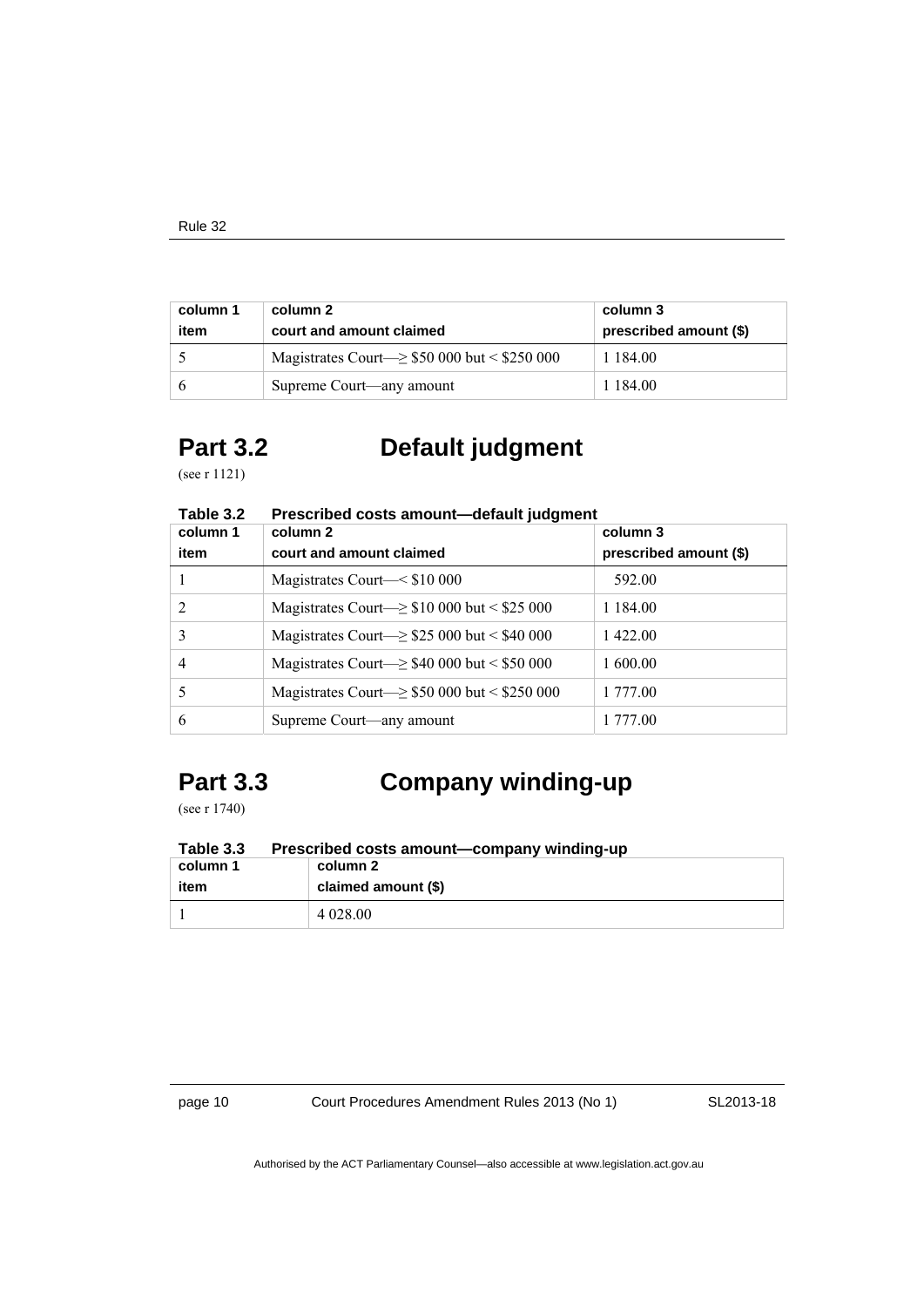### **Part 3.4 Enforcement orders**

(see r 1741)

| column 1       | column 2                                                 | column 3                                 | column 4                               |
|----------------|----------------------------------------------------------|------------------------------------------|----------------------------------------|
| item           | court and amount claimed                                 | amount<br>claimed-<br>with agent<br>(\$) | amount<br>claimed-<br>no agent<br>(\$) |
|                | Magistrates Court— $\leq$ \$10 000                       | 773.00                                   | 562.00                                 |
| $\overline{2}$ | Magistrates Court— $\geq$ \$10 000 but < \$25 000        | 1 570.00                                 | 1 142.00                               |
| 3              | Magistrates Court $\ge$ \$25 000 but < \$40 000          | 1 874.00                                 | 1 3 6 3 .00                            |
| 4              | Magistrates Court— $\geq$ \$40 000 but < \$50 000        | 2 109.00                                 | 1 5 3 4 .00                            |
| 5              | Magistrates Court $\rightarrow$ \$50 000 but < \$250 000 | 2 3 4 3 .00                              | 1 704.00                               |
| 6              | Supreme Court—any amount                                 | 2 3 4 3 .00                              | 1 704.00                               |

#### **Table 3.4 Prescribed costs amount—enforcement orders**

## **Part 3.5 Certificate of registration**

(see r 2010B)

| Table 3.5      | Prescribed costs amount-certificate of registration     |                     |  |
|----------------|---------------------------------------------------------|---------------------|--|
| column 1       | column 2                                                | column 3            |  |
| item           | court and amount claimed                                | claimed amount (\$) |  |
|                | Magistrates Court—< \$10 000                            | 81.00               |  |
| $\overline{2}$ | Magistrates Court— $\geq$ \$10 000 but < \$25 000       | 164.00              |  |
| 3              | Magistrates Court— $\ge$ \$25 000 but < \$40 000        | 196.00              |  |
| $\overline{4}$ | Magistrates Court $\Rightarrow$ \$40 000 but < \$50 000 | 220.00              |  |
|                | Magistrates Court- $\ge$ \$50 000 but < \$250 000       | 245.00              |  |
| 6              | Supreme Court—any amount                                | 245.00              |  |

SL2013-18

Court Procedures Amendment Rules 2013 (No 1)

page 11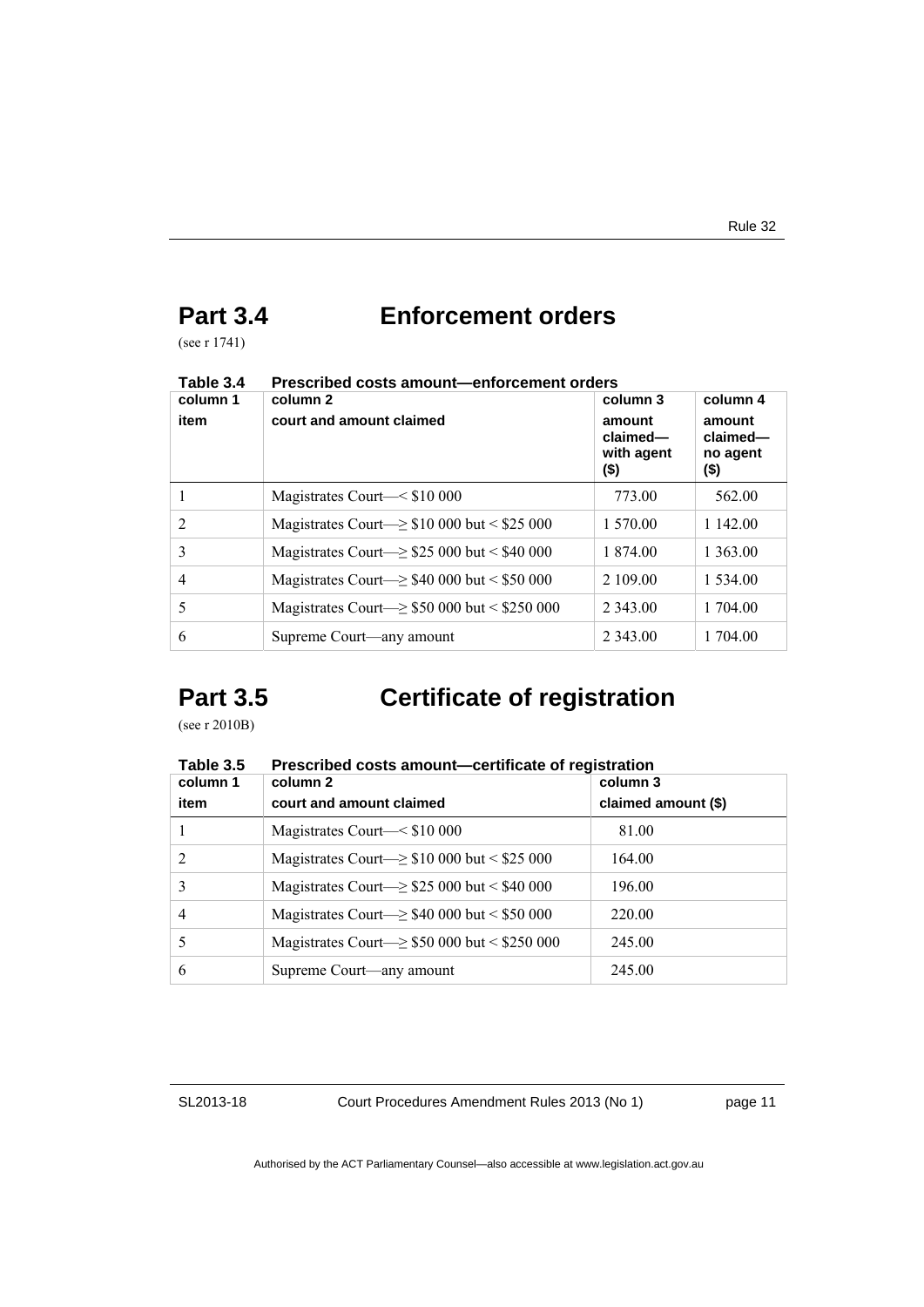#### <span id="page-15-0"></span>**33 Schedule 4, rule 4.12**

*substitute* 

#### **4.12 Costs—1 July 2011 to 30 June 2013—transitional**

(1) In this rule:

*commencement day* means the day the *[Court Procedures](http://www.legislation.act.gov.au/sl/2011-17/default.asp)  [Amendment Rules 2011 \(No 2\)](http://www.legislation.act.gov.au/sl/2011-17/default.asp)*, rule 45 commenced.

*schedule* means schedule 4, part 4.2 set out in the *[Court Procedures](http://www.legislation.act.gov.au/sl/2011-17/default.asp)  [Amendment Rules 2011 \(No 2\)](http://www.legislation.act.gov.au/sl/2011-17/default.asp)*, rule 45.

- (2) A solicitor is entitled to charge and be allowed the costs set out in the schedule for work done or services performed on or after 1 July 2011.
- (3) However, if work done or services performed by a solicitor after 1 July 2011 was assessed before commencement day, rule 4.12 as in effect immediately before commencement day continues to apply to the work and services.
- (4) Rule 4.12 as in effect immediately before commencement day continues to apply to work done or services performed by a solicitor before 1 July 2011.

#### **4.13 Costs—transitional**

(1) In this rule:

*commencement day* means the day the *Court Procedures Amendment Rules 2013 (No 1)*, rule 33 commences.

- (2) A solicitor is entitled to charge and be allowed the costs set out in this schedule for work done or services performed on or after 1 July 2013.
- (3) However, if work done or services performed by a solicitor after 1 July 2013 was assessed before commencement day, rule 4.12 applies to the work and services.

page 12 Court Procedures Amendment Rules 2013 (No 1)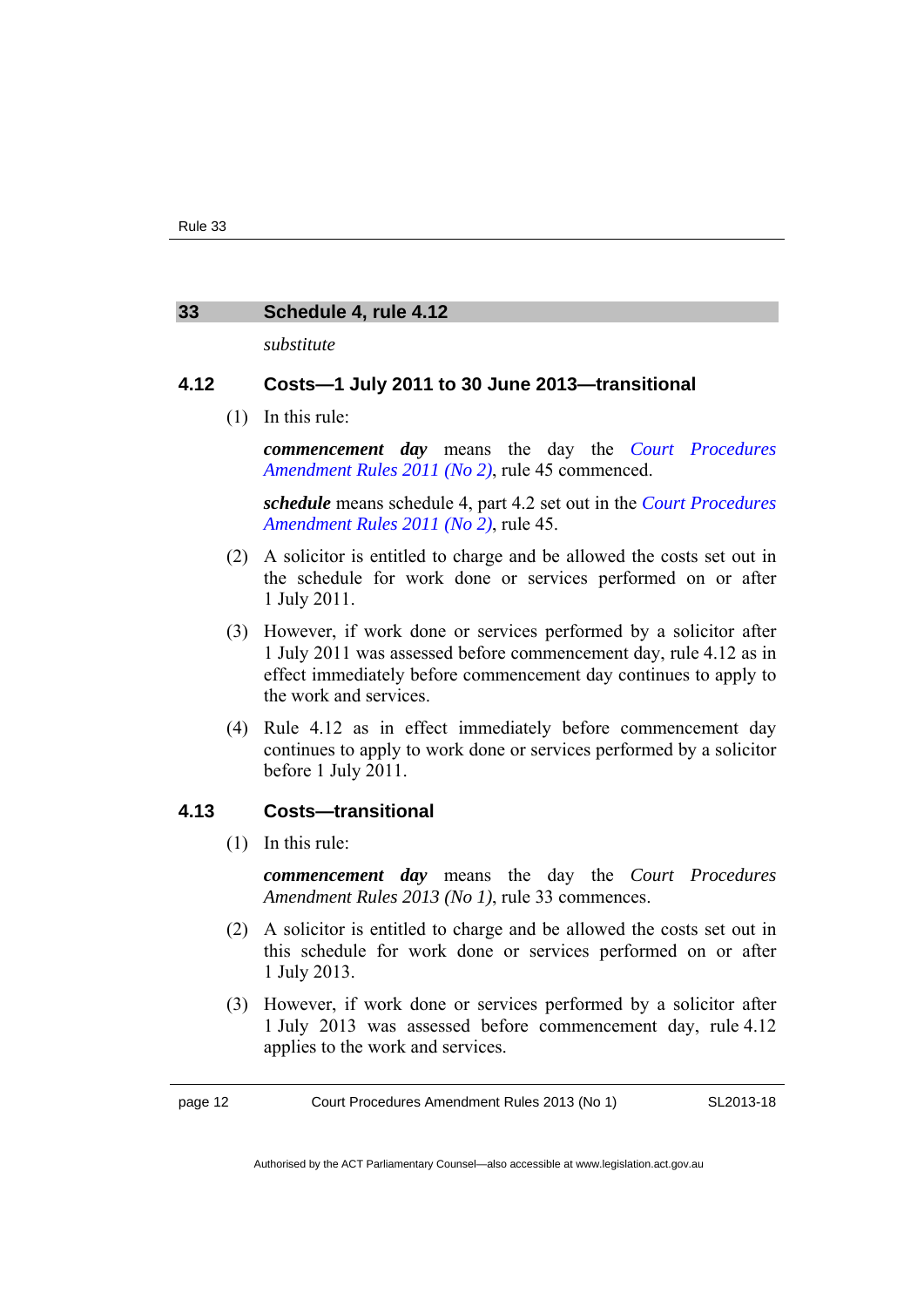### <span id="page-16-0"></span>**34 Schedule 4, part 4.2**

*substitute* 

### **Part 4.2 Scale of costs—items**

| column 1<br>item      | column <sub>2</sub><br>matter in relation to which charge<br>is made |                                                                                                        | column 3<br>charge (\$) |
|-----------------------|----------------------------------------------------------------------|--------------------------------------------------------------------------------------------------------|-------------------------|
| <b>Division 4.2.1</b> |                                                                      | <b>Instructions</b>                                                                                    |                         |
| 1                     |                                                                      | to sue or defend, to appeal or<br>oppose an appeal                                                     | 168.50                  |
| $\overline{2}$        |                                                                      | for statement of claim, petition,<br>special case or counterclaim                                      | 168.50                  |
| 3                     | for defence                                                          |                                                                                                        | 144.20                  |
| $\overline{4}$        | $for-$<br>(a)<br>(b)                                                 | a reply; or<br>amending a pleading;<br><sub>or</sub>                                                   | 60.20                   |
|                       | (c)                                                                  | a notice claiming<br>contribution or<br>indemnity; or                                                  |                         |
|                       | (d)                                                                  | a document to be<br>brought into the<br>registrar's office (for<br>example, an account or<br>deed); or |                         |
|                       | (e)                                                                  | adding parties by order;<br>$\alpha$                                                                   |                         |
|                       | (f)                                                                  | a bond or other deed; or                                                                               |                         |

SL2013-18

Court Procedures Amendment Rules 2013 (No 1)

page 13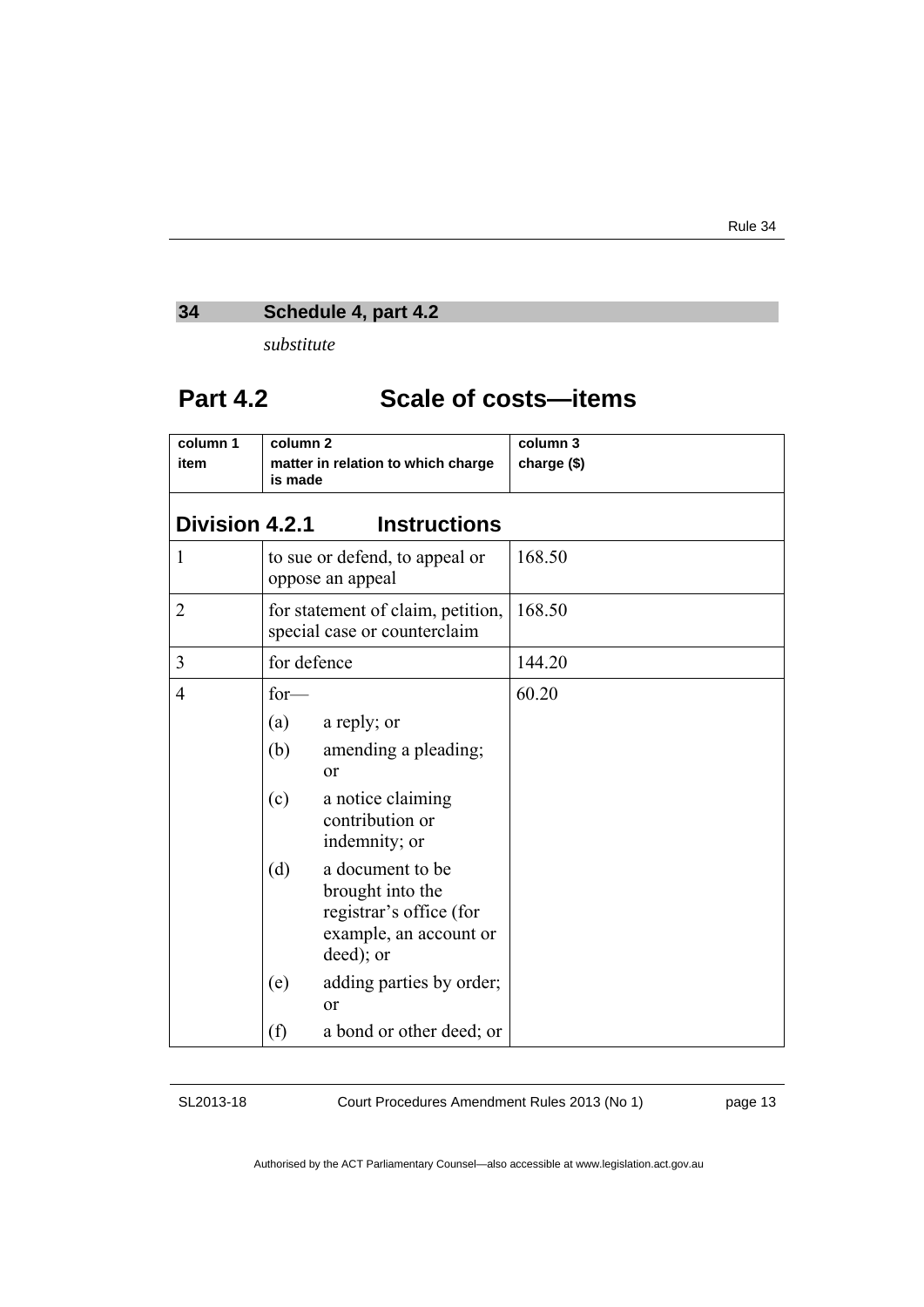| column 1<br>column <sub>2</sub> |         |                                                                                       | column 3    |
|---------------------------------|---------|---------------------------------------------------------------------------------------|-------------|
| item                            | is made | matter in relation to which charge                                                    | charge (\$) |
|                                 | (g)     | retaining counsel,<br>including preparing<br>retainer                                 |             |
| 5                               | $for-$  |                                                                                       | 120.30      |
|                                 | (a)     | a pleading not<br>otherwise provided for;<br>$\alpha$                                 |             |
|                                 | (b)     | interrogatories for the<br>examination of a party<br>or witness; or                   |             |
|                                 | (c)     | an affidavit in answer to<br>interrogatories or other<br>special affidavit; or        |             |
|                                 | (d)     | disclosure or a list of<br>documents; or                                              |             |
|                                 | (e)     | an application for an<br>order that a matter be<br>heard before the Full<br>Court; or |             |
|                                 | (f)     | a brief on application in<br>chambers                                                 |             |

page 14 Court Procedures Amendment Rules 2013 (No 1)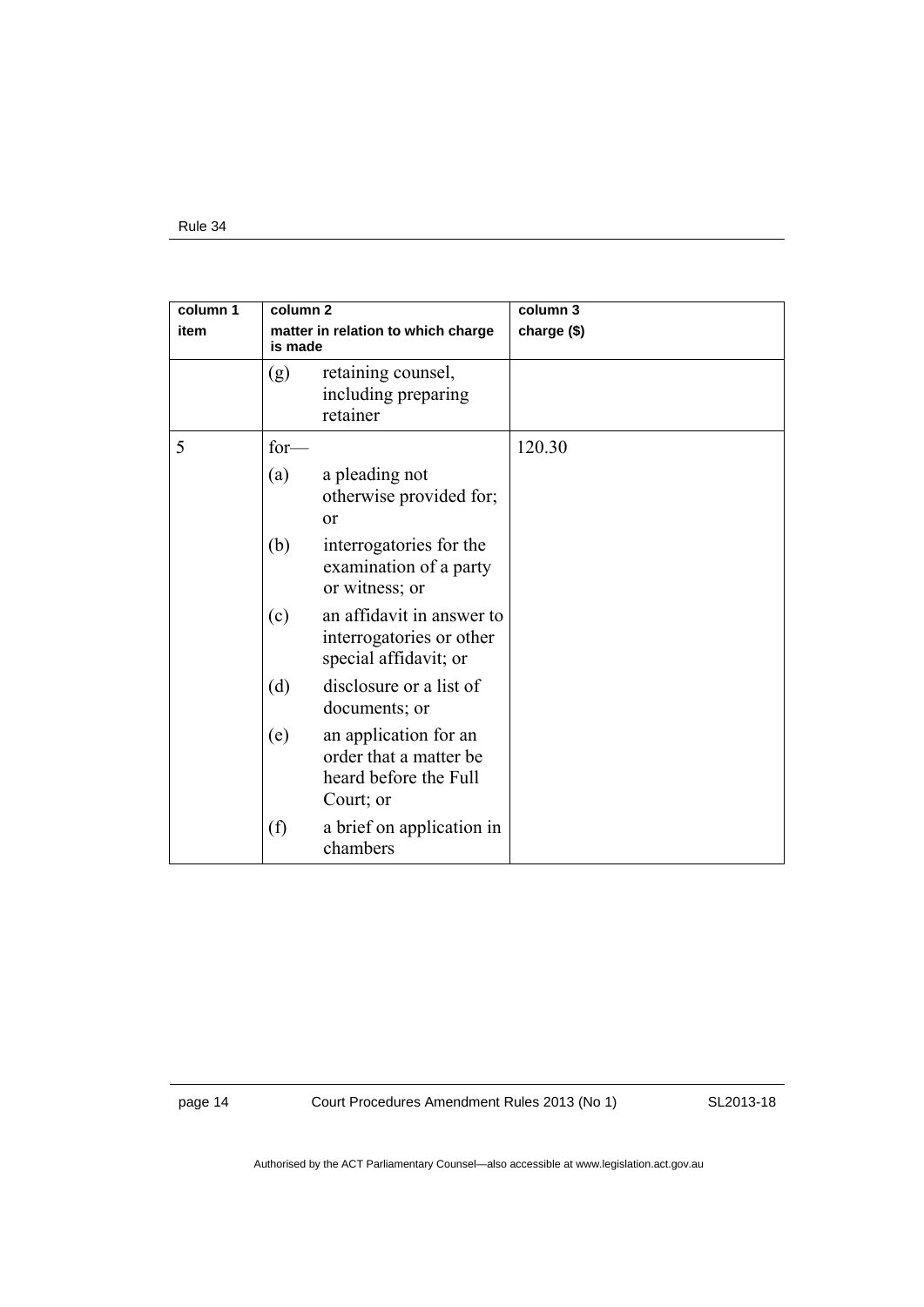| column 1              | column <sub>2</sub>                                                                                         | column 3                                                          |  |
|-----------------------|-------------------------------------------------------------------------------------------------------------|-------------------------------------------------------------------|--|
| item                  | matter in relation to which charge<br>is made                                                               | charge (\$)                                                       |  |
| 6                     | $for-$                                                                                                      | 120.30                                                            |  |
|                       | (a)<br>an application whether<br>in court, before the<br>registrar or in<br>chambers; or                    |                                                                   |  |
|                       | (b)<br>opposition to an<br>application; or                                                                  |                                                                   |  |
|                       | the assessment of a bill<br>(c)<br>of costs                                                                 |                                                                   |  |
| 7                     | for brief to advise on evidence                                                                             | 108.40                                                            |  |
| 8                     | $for-$                                                                                                      | 120.30                                                            |  |
|                       | a statement of facts in<br>(a)<br>an action; or                                                             |                                                                   |  |
|                       | (b)<br>a request for<br>particulars; or                                                                     |                                                                   |  |
|                       | (c)<br>particulars                                                                                          |                                                                   |  |
| 9                     | for brief in preparation for trial                                                                          | the amount the registrar considers<br>appropriate                 |  |
| <b>Division 4.2.2</b> | <b>Drawing</b>                                                                                              |                                                                   |  |
| 10                    | for an originating process or<br>counterclaim                                                               | 125.70<br>or, if longer than<br>700 words, 17.80 per<br>100 words |  |
| 11                    | for any other pleading, a notice<br>claiming contribution or<br>indemnity, or an amendment of<br>a pleading | 84.30<br>or, if longer than<br>400 words, 17.80 per<br>100 words  |  |

Court Procedures Amendment Rules 2013 (No 1)

page 15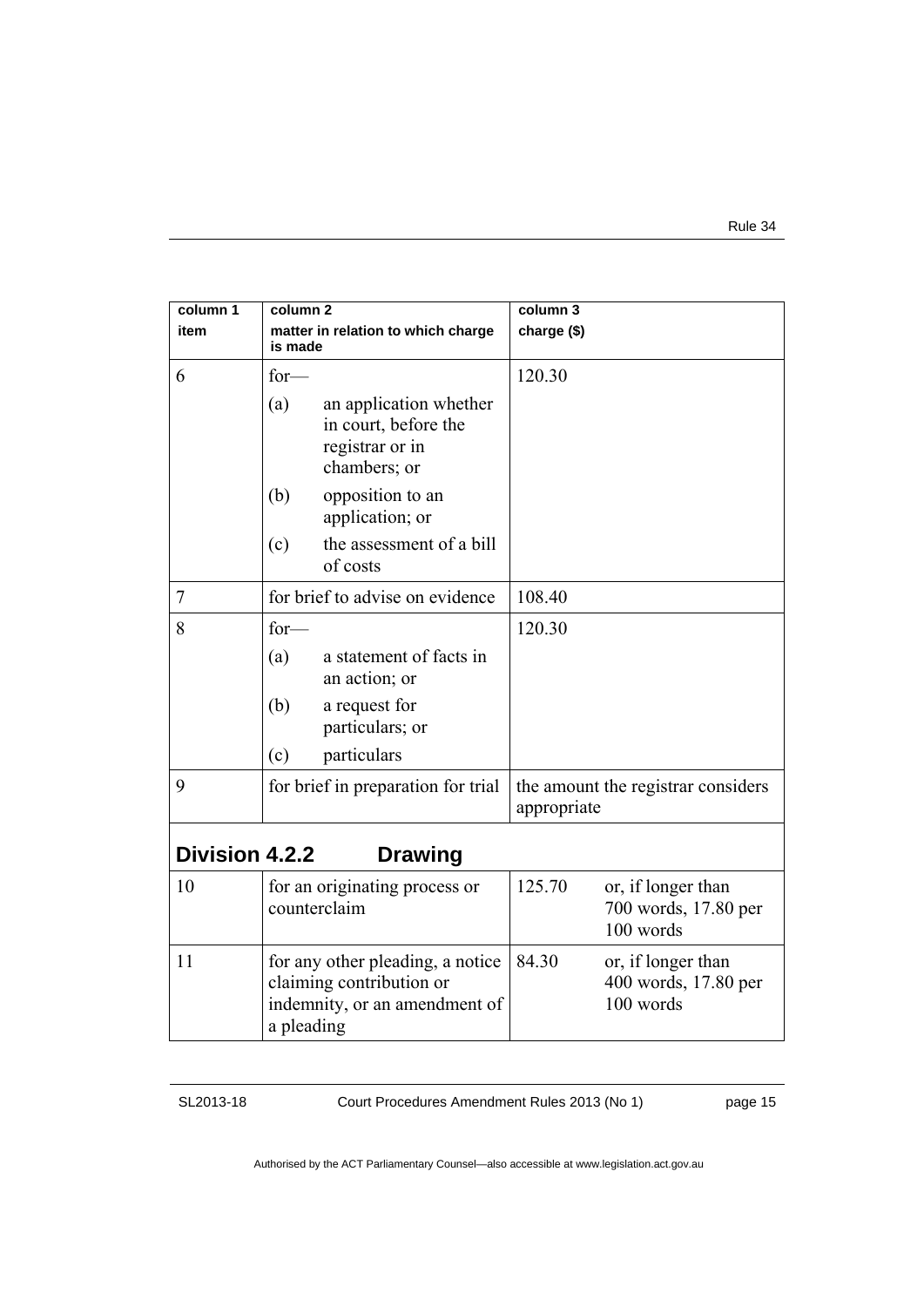| column 1              | column <sub>2</sub>                           |                                                                             | column 3    |                                                                         |
|-----------------------|-----------------------------------------------|-----------------------------------------------------------------------------|-------------|-------------------------------------------------------------------------|
| item                  | matter in relation to which charge<br>is made |                                                                             | charge (\$) |                                                                         |
| 12                    | $for-$<br>(a)<br>(b)                          | a notice of an<br>application in a<br>proceeding; or<br>a notice to produce | 77.10       | or, if the document is<br>longer than 400 words,<br>17.80 per 100 words |
|                       |                                               | documents; or                                                               |             |                                                                         |
|                       | (c)<br>or                                     | a notice to admit facts;                                                    |             |                                                                         |
|                       | (d)<br>(e)                                    | a special case; or<br>interrogatories; or                                   |             |                                                                         |
|                       | (f)<br>(g)                                    | a special affidavit; or<br>a brief (including                               |             |                                                                         |
|                       |                                               | observations)                                                               |             |                                                                         |
| 13                    | affidavit of service                          | a formal affidavit, including an                                            | 42.30       |                                                                         |
| 14                    | any other document                            |                                                                             | 33.40       | or, if longer than<br>100 words, 19.80 per<br>100 words                 |
| <b>Division 4.2.3</b> |                                               | <b>Engrossing</b>                                                           |             |                                                                         |
| 15                    | of a document                                 |                                                                             | 5.30        | per 100 words                                                           |

page 16 Court Procedures Amendment Rules 2013 (No 1)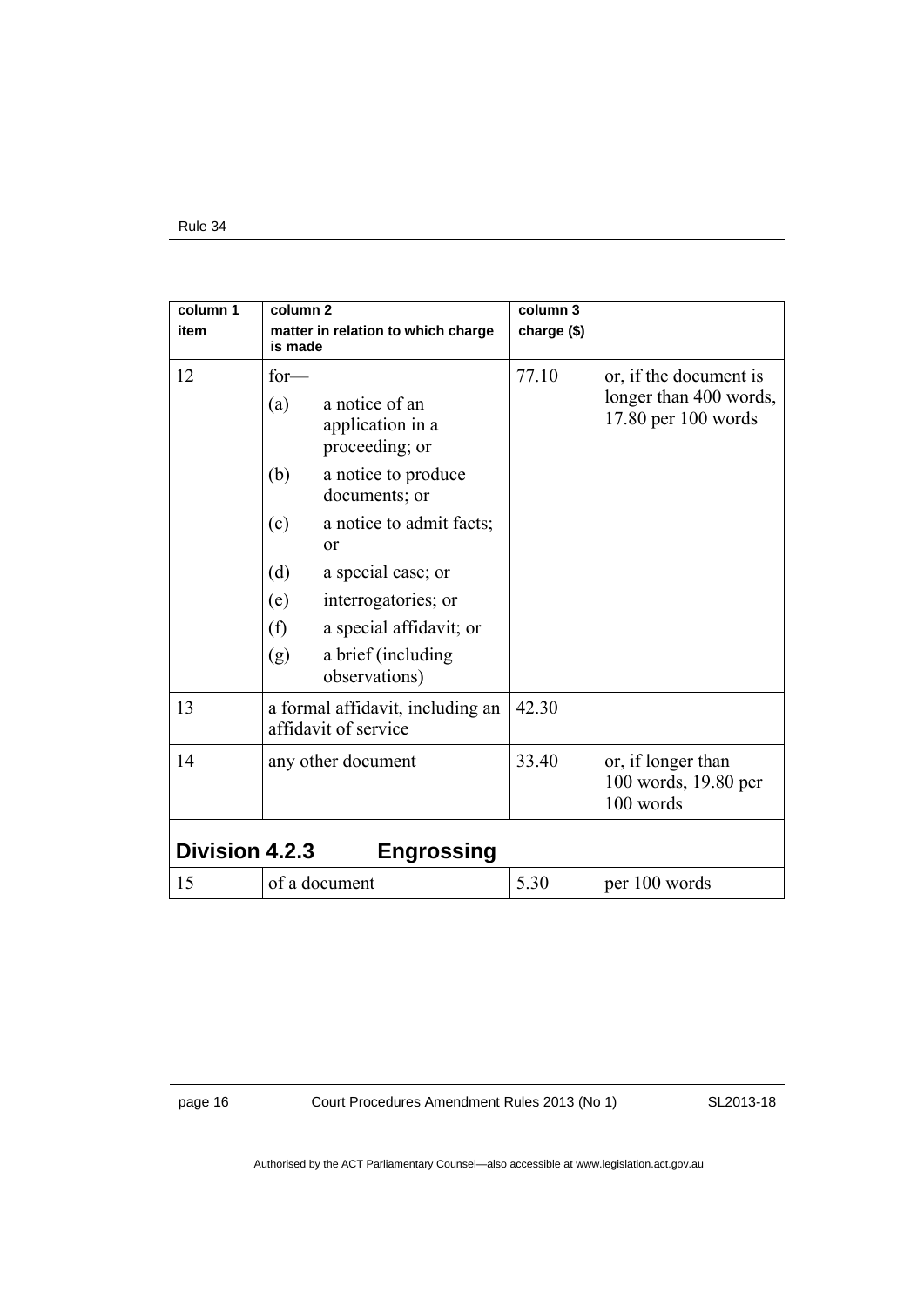| column 1<br>item      | column <sub>2</sub><br>is made                         | matter in relation to which charge                                                                                                                         | column 3<br>charge (\$) |                                                                            |
|-----------------------|--------------------------------------------------------|------------------------------------------------------------------------------------------------------------------------------------------------------------|-------------------------|----------------------------------------------------------------------------|
| Division 4.2.4        |                                                        | <b>Copies</b>                                                                                                                                              |                         |                                                                            |
| 16                    |                                                        | of any document, or of<br>multiple documents copied at<br>the same time-                                                                                   |                         |                                                                            |
|                       | (a)                                                    | for each of the first<br>10 copies; or                                                                                                                     | 3.30                    | per page                                                                   |
|                       | (b)                                                    | for each additional<br>copy up to 100 copies;<br>$\alpha$                                                                                                  | 1.50                    | per page                                                                   |
|                       | (c)                                                    | for each additional<br>copy over 100 copies                                                                                                                | 0.60                    | per page                                                                   |
| <b>Division 4.2.5</b> |                                                        | <b>Perusal</b>                                                                                                                                             |                         |                                                                            |
| 17                    | $of$ —<br>(a)<br>(b)<br>(c)<br>(d)<br>(e)<br>(f)       | an originating process;<br>or<br>a pleading; or<br>an application in a<br>proceeding; or<br>interrogatories; or<br>a special case; or<br>a notice to admit | 59.40                   | or, if the document is<br>longer than 800 words,<br>$6.70$ per $100$ words |
| 18                    | of any other document, if it is<br>necessary to peruse |                                                                                                                                                            | 6.70                    | per 100 words                                                              |

Court Procedures Amendment Rules 2013 (No 1)

page 17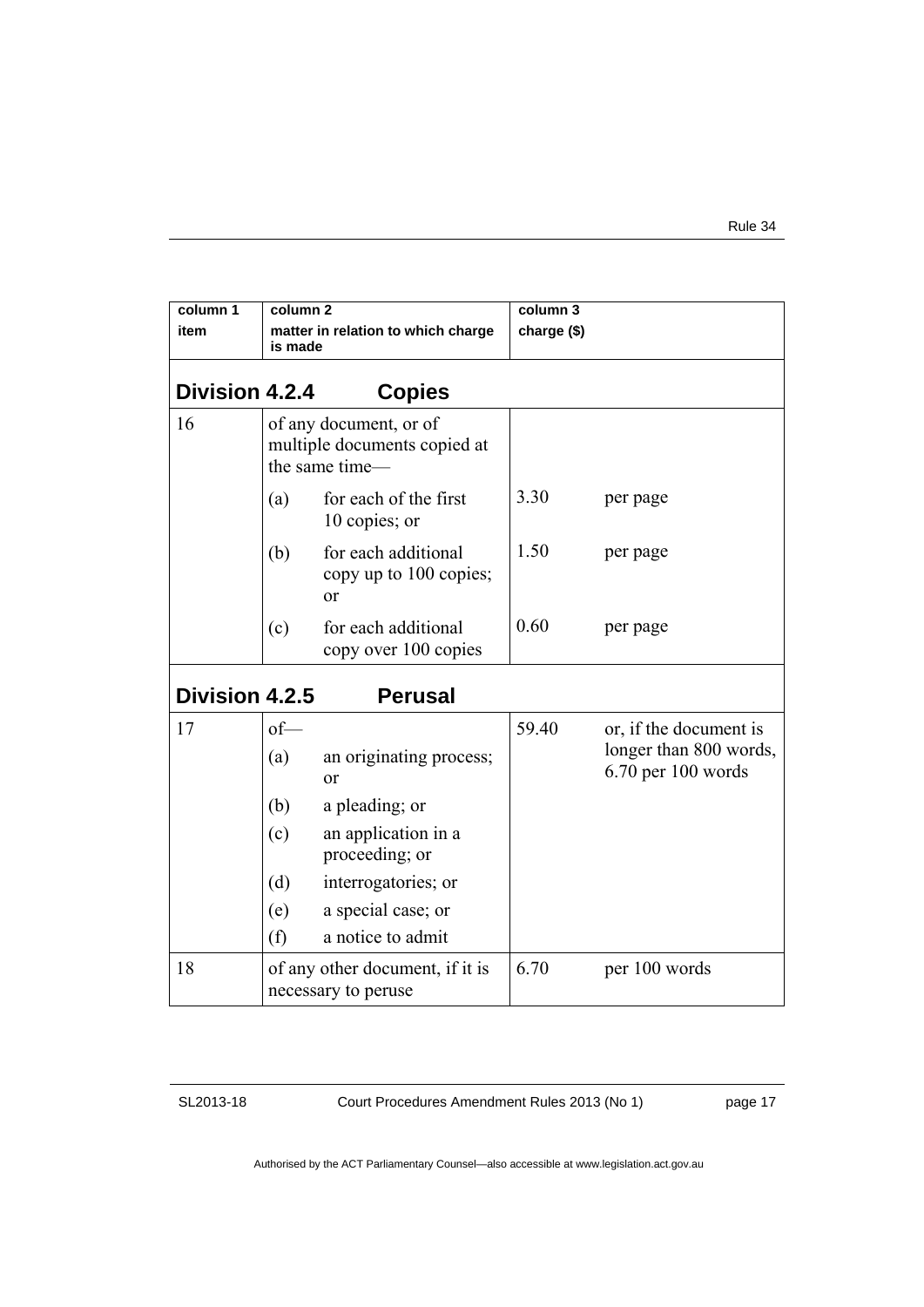| column 1              | column <sub>2</sub>                                                                                                                                                                   | column 3                                                                                                                  |
|-----------------------|---------------------------------------------------------------------------------------------------------------------------------------------------------------------------------------|---------------------------------------------------------------------------------------------------------------------------|
| item                  | matter in relation to which charge                                                                                                                                                    | charge (\$)                                                                                                               |
|                       | is made                                                                                                                                                                               |                                                                                                                           |
| 19                    | of a document by scanning it,<br>if it is not necessary to peruse                                                                                                                     | 6.60<br>or, if the document has<br>more than 10 pages,<br>the additional amount<br>the registrar considers<br>appropriate |
| <b>Division 4.2.6</b> | <b>Attendances</b>                                                                                                                                                                    |                                                                                                                           |
| 20                    | for personal service, if<br>necessary, of 1 or more<br>documents at the same time                                                                                                     | 90.00                                                                                                                     |
| 21                    | for service of 1 or more<br>documents at the same time—<br>at the office of a<br>(a)<br>solicitor on the record<br>or the address for<br>service of a party; or<br>(b)<br>by post; or | 36.40                                                                                                                     |
|                       | (c)<br>made through a<br>document exchange                                                                                                                                            |                                                                                                                           |

page 18 Court Procedures Amendment Rules 2013 (No 1)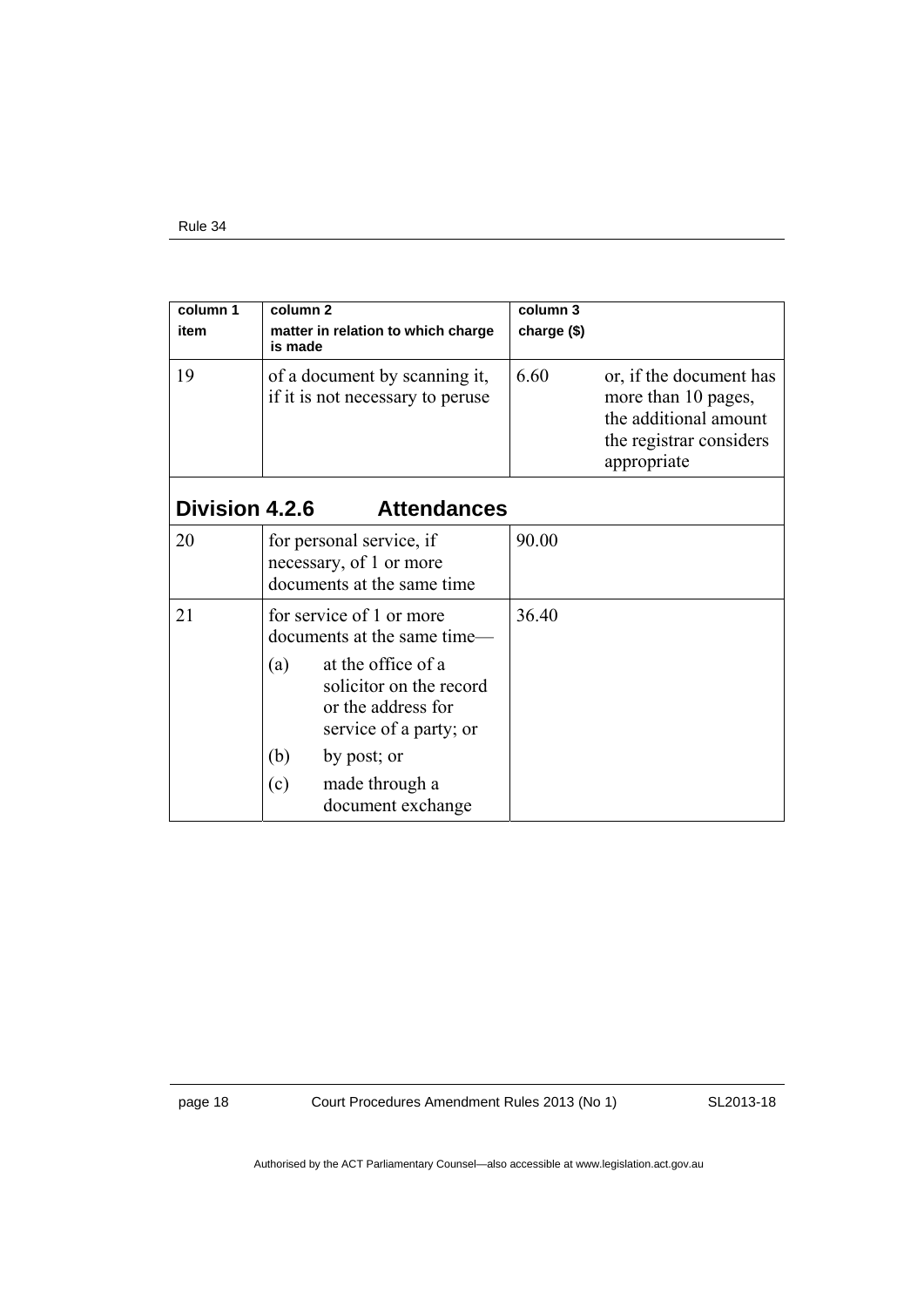| column 1<br>item | column <sub>2</sub><br>is made                                                                                                                                                                         | matter in relation to which charge                                                                                                       | column 3<br>charge (\$) |          |
|------------------|--------------------------------------------------------------------------------------------------------------------------------------------------------------------------------------------------------|------------------------------------------------------------------------------------------------------------------------------------------|-------------------------|----------|
| 22               | by a solicitor, necessarily or<br>properly engaged, if the<br>solicitor holds an unrestricted<br>practising certificate or has<br>been the holder of a practising<br>certificate for at least 2 years- |                                                                                                                                          | 240.50                  | per hour |
|                  | (a)                                                                                                                                                                                                    | to instruct counsel; or                                                                                                                  |                         |          |
|                  | (b)                                                                                                                                                                                                    | on assessment of a bill<br>of costs or other matter;<br><sub>or</sub>                                                                    |                         |          |
|                  | (c)                                                                                                                                                                                                    | at conference with<br>counsel; or                                                                                                        |                         |          |
|                  | (d)                                                                                                                                                                                                    | on a view; or                                                                                                                            |                         |          |
|                  | (e)                                                                                                                                                                                                    | on witness or other<br>person; or                                                                                                        |                         |          |
|                  | (f)                                                                                                                                                                                                    | to produce a document;<br>or                                                                                                             |                         |          |
|                  | (g)                                                                                                                                                                                                    | to inspect a document,<br>if the registrar is<br>satisfied there were<br>appropriate and<br>sufficient reasons for<br>the inspection; or |                         |          |
|                  | (h)                                                                                                                                                                                                    | to prepare appeal<br>papers                                                                                                              |                         |          |

Court Procedures Amendment Rules 2013 (No 1)

page 19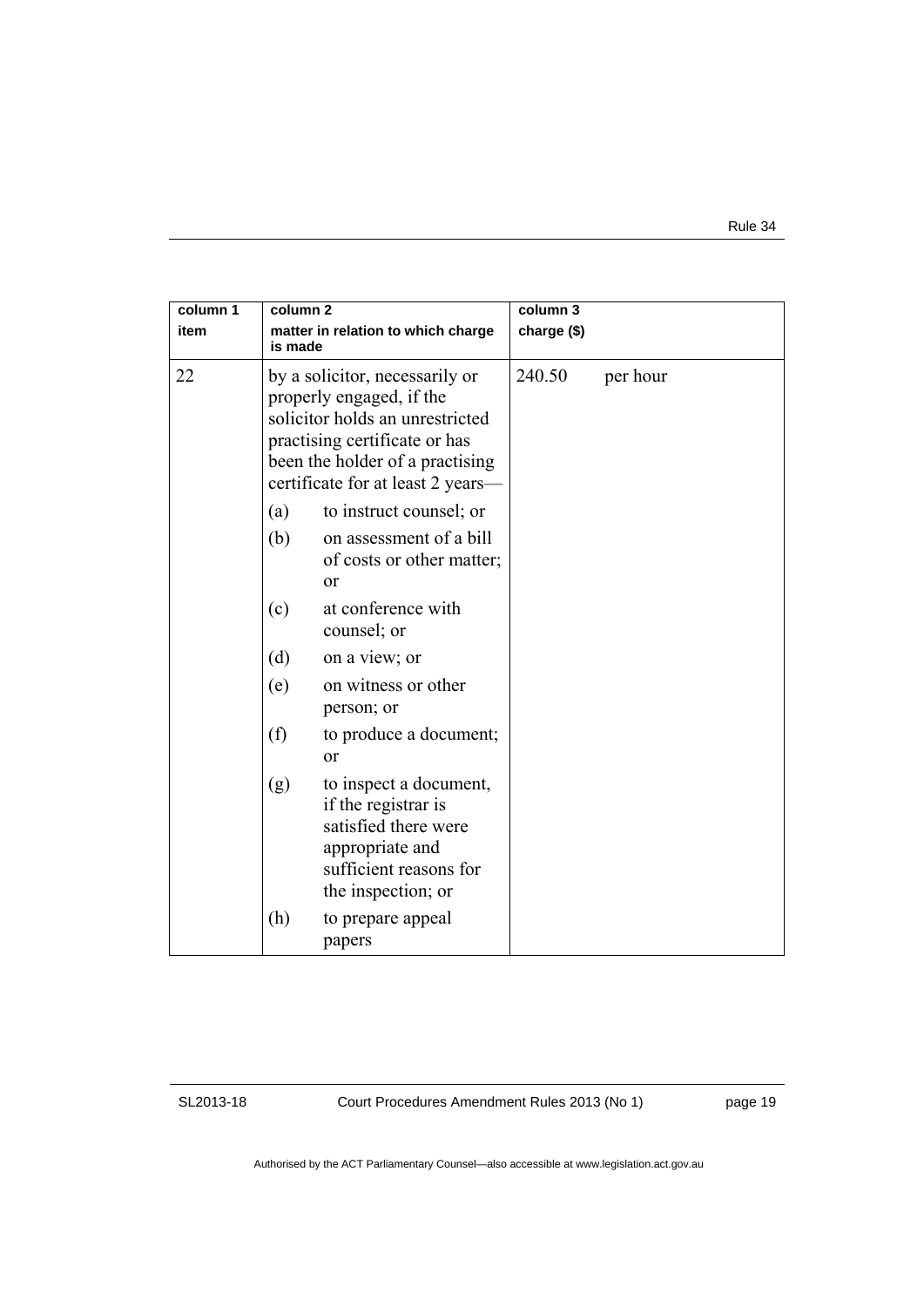| column 1<br>item | column <sub>2</sub><br>matter in relation to which charge<br>is made<br>by a solicitor, necessarily or<br>properly engaged, other than a<br>solicitor mentioned in<br>item 22- |                                                                                                                                          | column 3<br>charge (\$) |          |
|------------------|--------------------------------------------------------------------------------------------------------------------------------------------------------------------------------|------------------------------------------------------------------------------------------------------------------------------------------|-------------------------|----------|
| 23               |                                                                                                                                                                                |                                                                                                                                          | 168.50                  | per hour |
|                  | (a)                                                                                                                                                                            | to instruct counsel; or                                                                                                                  |                         |          |
|                  | (b)                                                                                                                                                                            | on assessment of a bill<br>of costs or other matter;<br><sub>or</sub>                                                                    |                         |          |
|                  | (c)                                                                                                                                                                            | at conference with<br>counsel; or                                                                                                        |                         |          |
|                  | (d)                                                                                                                                                                            | on a view; or                                                                                                                            |                         |          |
|                  | (e)                                                                                                                                                                            | on witness or other<br>person; or                                                                                                        |                         |          |
|                  | (f)                                                                                                                                                                            | to produce a document;<br><sub>or</sub>                                                                                                  |                         |          |
|                  | (g)                                                                                                                                                                            | to inspect a document,<br>if the registrar is<br>satisfied there were<br>appropriate and<br>sufficient reasons for<br>the inspection; or |                         |          |
|                  | (h)                                                                                                                                                                            | to prepare appeal<br>papers                                                                                                              |                         |          |

page 20 Court Procedures Amendment Rules 2013 (No 1)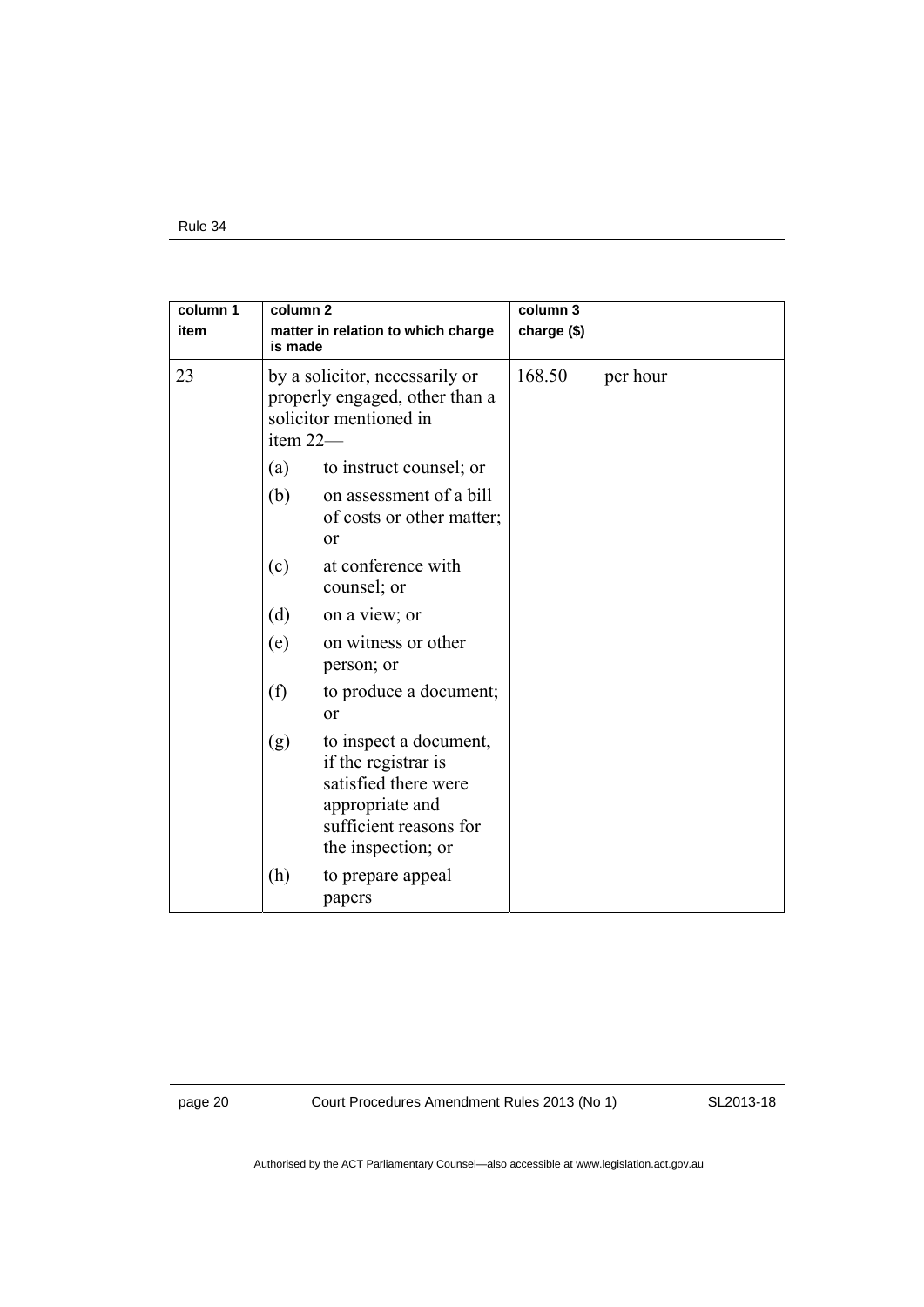| column 1<br>item | column <sub>2</sub><br>matter in relation to which charge<br>is made |                                                                                                                                          | column 3<br>charge (\$) |          |  |
|------------------|----------------------------------------------------------------------|------------------------------------------------------------------------------------------------------------------------------------------|-------------------------|----------|--|
| 24               |                                                                      | by a clerk, necessarily or<br>properly engaged—                                                                                          | 84.20                   | per hour |  |
|                  | (a)                                                                  | to instruct counsel; or                                                                                                                  |                         |          |  |
|                  | (b)                                                                  | on assessment of a bill<br>of costs or other matter;<br>$\alpha$                                                                         |                         |          |  |
|                  | (c)                                                                  | at conference with<br>counsel; or                                                                                                        |                         |          |  |
|                  | (d)                                                                  | on a view; or                                                                                                                            |                         |          |  |
|                  | (e)                                                                  | on witness or other<br>person; or                                                                                                        |                         |          |  |
|                  | (f)                                                                  | to produce a document;<br>or                                                                                                             |                         |          |  |
|                  | (g)                                                                  | to inspect a document,<br>if the registrar is<br>satisfied there were<br>appropriate and<br>sufficient reasons for<br>the inspection; or |                         |          |  |
|                  | (h)                                                                  | to prepare appeal<br>papers                                                                                                              |                         |          |  |

Court Procedures Amendment Rules 2013 (No 1)

page 21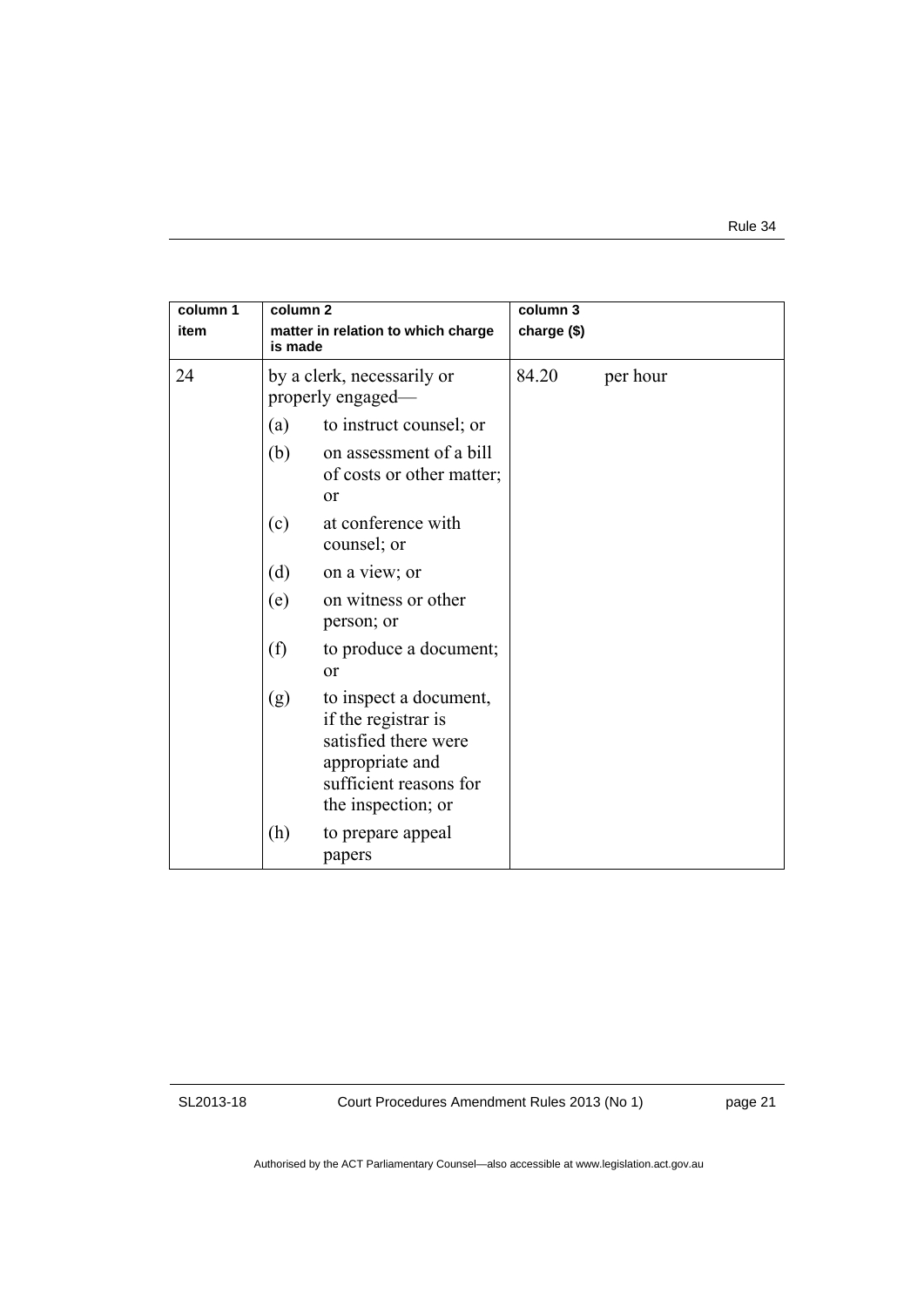| column 1<br>item | column 2<br>is made                                                                        | matter in relation to which charge                                                                                                                                           | column 3<br>charge (\$) |                      |
|------------------|--------------------------------------------------------------------------------------------|------------------------------------------------------------------------------------------------------------------------------------------------------------------------------|-------------------------|----------------------|
| 25               | other than an attendance<br>already mentioned, in court or<br>any hearing without counsel- |                                                                                                                                                                              |                         |                      |
|                  | (a)                                                                                        | by a solicitor holding<br>an unrestricted<br>practising certificate, or<br>a solicitor who has been<br>the holder of a<br>practising certificate for<br>at least 2 years; or | 360.60                  | per hour             |
|                  | (b)                                                                                        | by any other solicitor                                                                                                                                                       | 252.60                  | per hour             |
| 26               |                                                                                            | by a solicitor involving a high<br>degree of skill and<br>responsibility                                                                                                     | 360.60                  | per hour             |
| 27               |                                                                                            | in court or chambers or before<br>the registrar-                                                                                                                             | 96.20                   | or $240.50$ per hour |
|                  | (a)                                                                                        | to take a reserved<br>judgment; or                                                                                                                                           |                         |                      |
|                  | (b)                                                                                        | to mention a matter; or                                                                                                                                                      |                         |                      |
|                  | (c)                                                                                        | for an adjournment; or                                                                                                                                                       |                         |                      |
|                  | (d)                                                                                        | for settling the terms of<br>and entering orders; or                                                                                                                         |                         |                      |
|                  | (e)                                                                                        | for another reason                                                                                                                                                           |                         |                      |

page 22 Court Procedures Amendment Rules 2013 (No 1)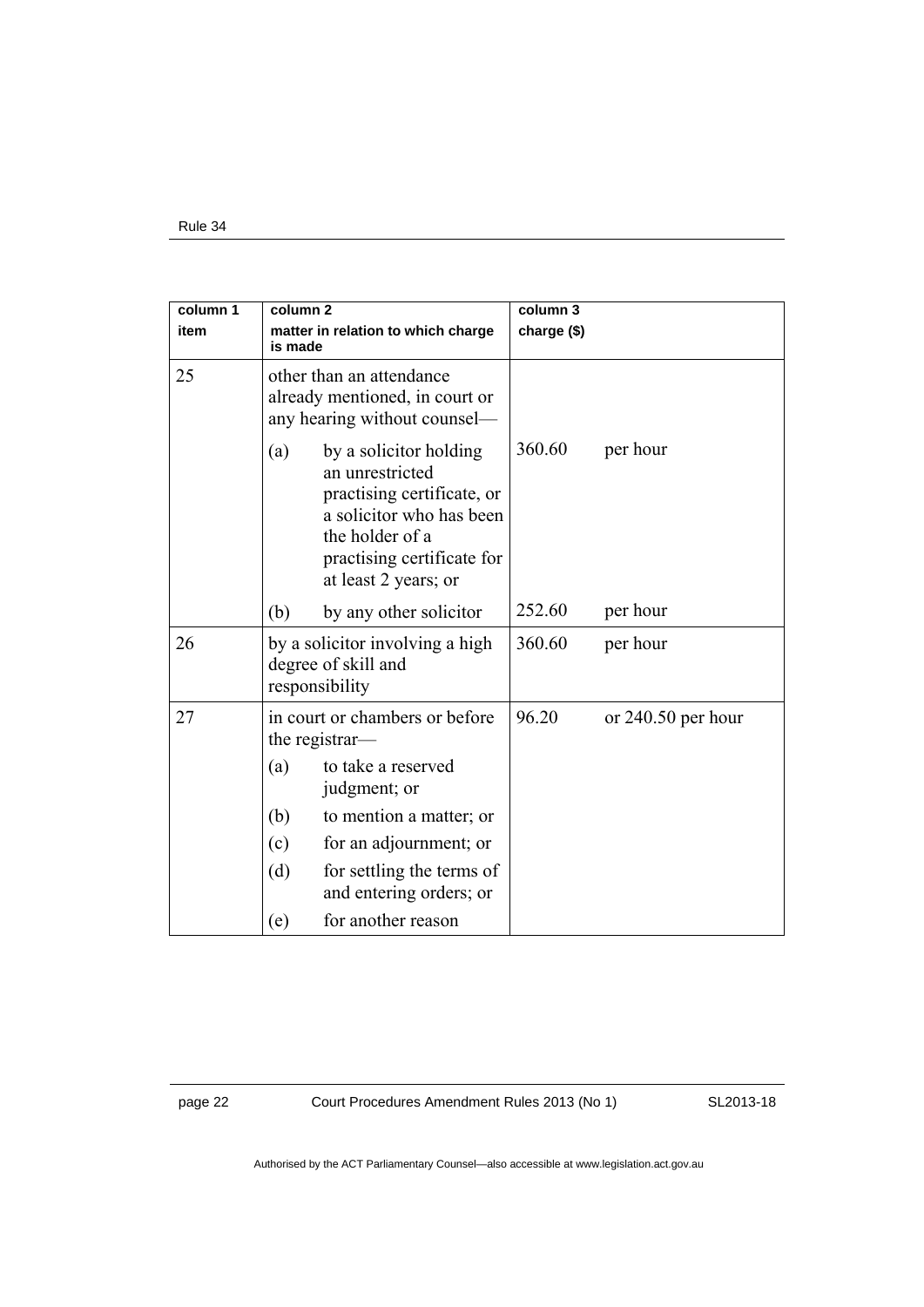| column 1<br>item | column <sub>2</sub><br>matter in relation to which charge<br>is made                                                      | column 3<br>charge (\$)                 |
|------------------|---------------------------------------------------------------------------------------------------------------------------|-----------------------------------------|
| 28               | at the registry or other office or<br>place for-                                                                          | 29.90                                   |
|                  | filing, delivering, or<br>(a)<br>collecting a document;<br>$\alpha$                                                       |                                         |
|                  | (b)<br>a purpose not involving<br>the exercise of legal<br>skill or knowledge                                             |                                         |
| 29               | formal telephone attendance                                                                                               | 29.90                                   |
| 30               | telephone attendance leaving<br>message only                                                                              | 15.00                                   |
| 31               | any other attendance by a<br>solicitor (including travelling<br>and waiting time and including<br>a telephone attendance) | 48.20<br>or $60.20$ per quarter<br>hour |
| 32               | any other attendance by a clerk<br>(including travelling and<br>waiting time and including a<br>telephone attendance)     | 29.90<br>or 21.00 per quarter<br>hour   |

Court Procedures Amendment Rules 2013 (No 1)

page 23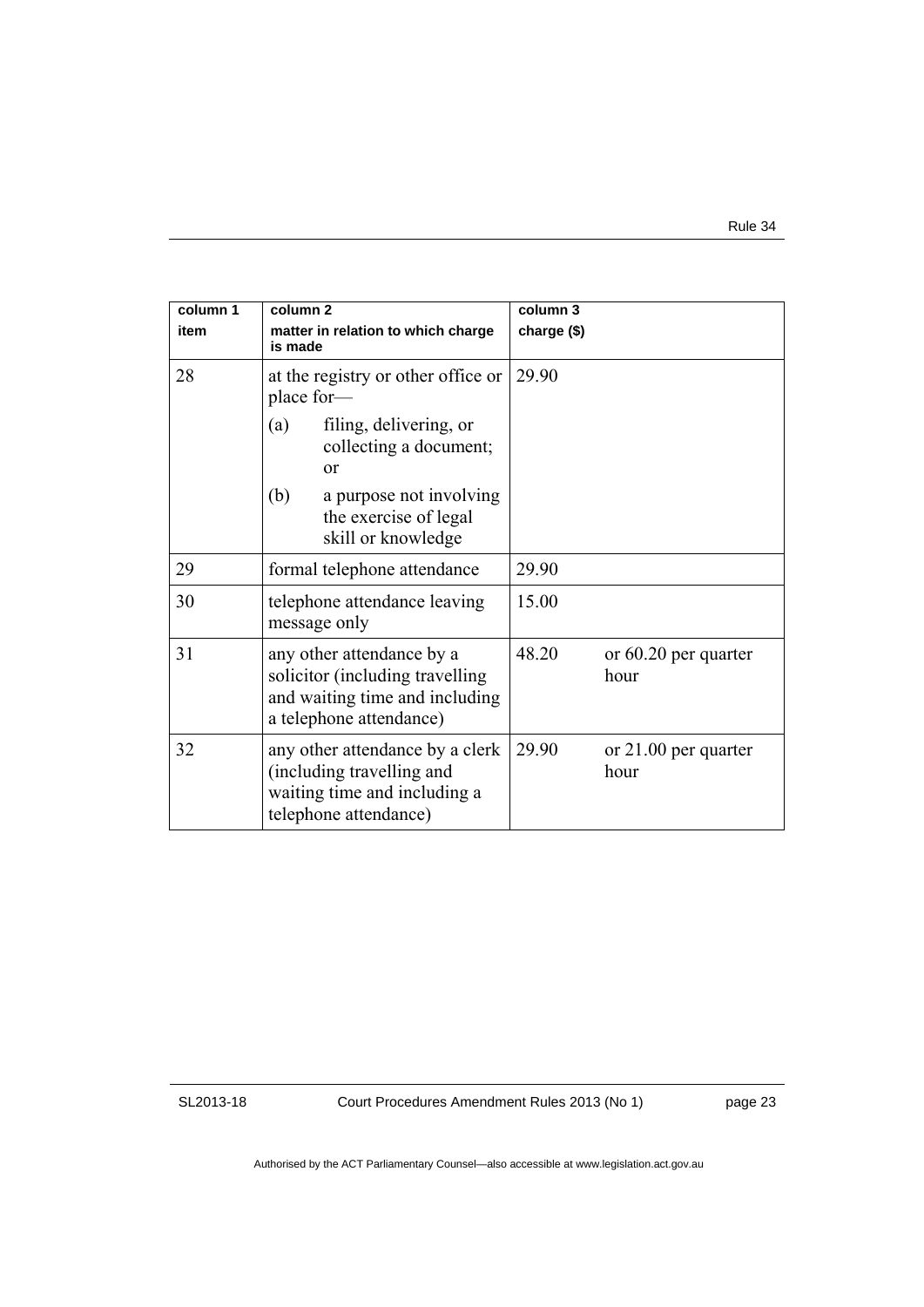| column 1<br>item | column <sub>2</sub>                                | matter in relation to which charge                                                                                                                                | column 3<br>charge (\$)                                                                                                                                                     |                                                                                                                                                                                   |
|------------------|----------------------------------------------------|-------------------------------------------------------------------------------------------------------------------------------------------------------------------|-----------------------------------------------------------------------------------------------------------------------------------------------------------------------------|-----------------------------------------------------------------------------------------------------------------------------------------------------------------------------------|
|                  | is made                                            |                                                                                                                                                                   |                                                                                                                                                                             |                                                                                                                                                                                   |
| 33<br>that-      |                                                    | if the registrar is satisfied, in<br>relation to travel, that the<br>purpose of the journey could<br>not have been satisfactorily<br>accomplished by an agent and |                                                                                                                                                                             |                                                                                                                                                                                   |
|                  | (a)                                                | a solicitor has been<br>necessarily absent from<br>the place where the<br>solicitor carries on<br>practice; or                                                    |                                                                                                                                                                             | an allowance (in addition to<br>reasonable travelling expenses),<br>for each day (other than Saturdays<br>and Sundays) that the solicitor is<br>absent, of not more than 1 403.90 |
|                  | (b)                                                | a clerk has attended in<br>place of the solicitor                                                                                                                 | an allowance (in addition to<br>reasonable travelling expenses),<br>for each day (other than Saturdays<br>and Sundays) that the clerk is<br>absent, of not more than 360.60 |                                                                                                                                                                                   |
| Division 4.2.7   |                                                    | <b>Letters</b>                                                                                                                                                    |                                                                                                                                                                             |                                                                                                                                                                                   |
|                  |                                                    |                                                                                                                                                                   |                                                                                                                                                                             |                                                                                                                                                                                   |
| 34               |                                                    | ordinary letter                                                                                                                                                   | 41.80                                                                                                                                                                       | or 20.40 per 100 words                                                                                                                                                            |
| 35               |                                                    | special letter                                                                                                                                                    | 69.40                                                                                                                                                                       | or $20.40$ per $100$ words                                                                                                                                                        |
| 36               |                                                    | formal letter—short letter,<br>without legal content                                                                                                              | 20.30                                                                                                                                                                       |                                                                                                                                                                                   |
| 37               | circular letters after the first                   |                                                                                                                                                                   | 9.20                                                                                                                                                                        |                                                                                                                                                                                   |
| 38               | fax copy or telex, including<br>attendance to send |                                                                                                                                                                   | 47.40                                                                                                                                                                       |                                                                                                                                                                                   |

page 24 Court Procedures Amendment Rules 2013 (No 1)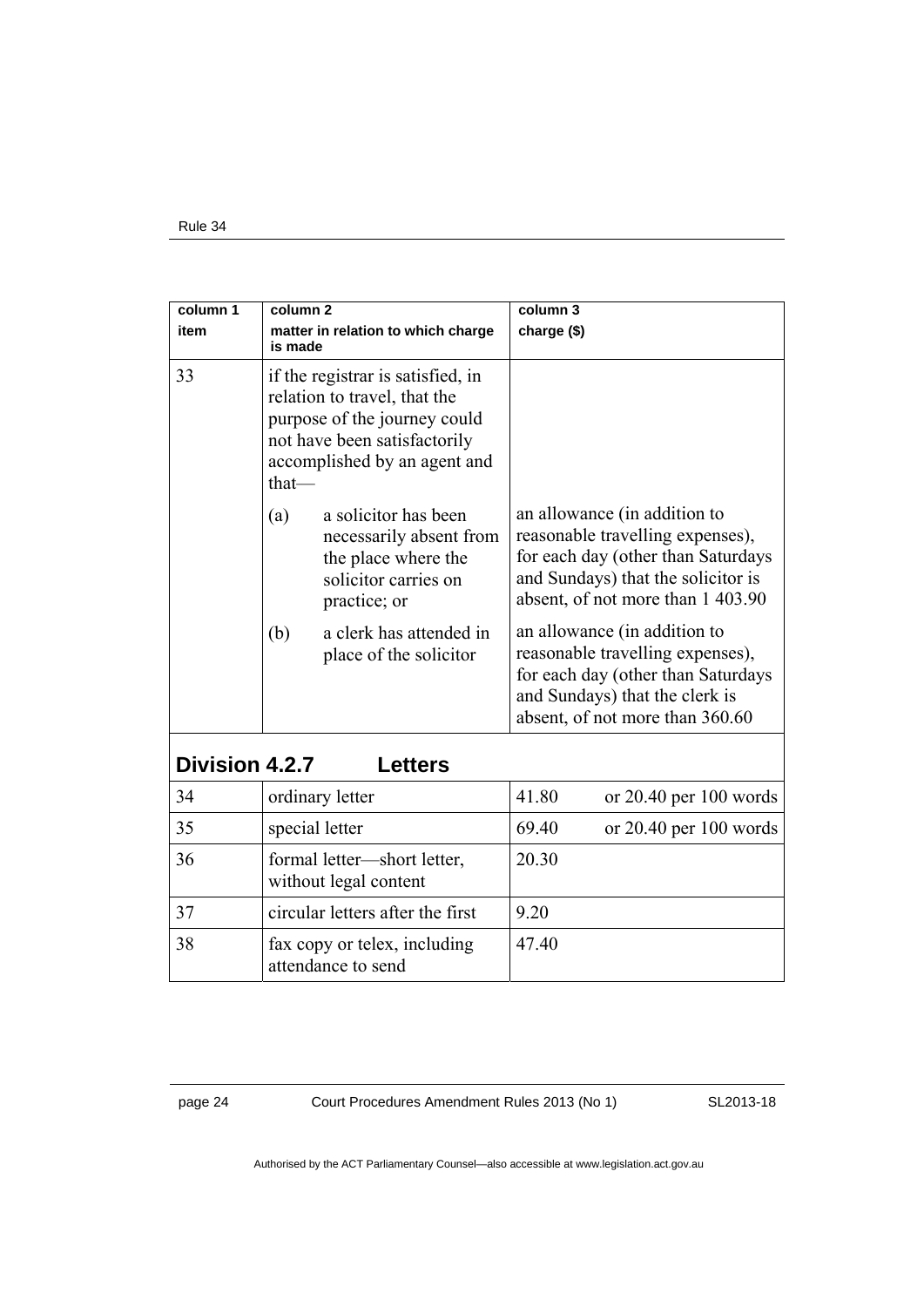| column 1<br>item      | column <sub>2</sub><br>is made                                                                                                                                                    | matter in relation to which charge                                                                              | column 3<br>charge (\$) |          |
|-----------------------|-----------------------------------------------------------------------------------------------------------------------------------------------------------------------------------|-----------------------------------------------------------------------------------------------------------------|-------------------------|----------|
| 39                    | receiving and filing any<br>incoming letter, other than a<br>letter received by email<br>(postage and transmission fees<br>properly incurred may be<br>claimed as a disbursement) |                                                                                                                 | 12.60                   |          |
| 40                    | receiving, printing and filing<br>incoming letter received by<br>email                                                                                                            |                                                                                                                 | 13.60                   |          |
| 41                    | time-                                                                                                                                                                             | printing any attachment to an<br>email, or multiple attachments<br>to an email printed at the same              |                         |          |
|                       | (a)                                                                                                                                                                               | for each of the first<br>10 pages; or                                                                           | 3.30                    | per page |
|                       | (b)                                                                                                                                                                               | for each additional page<br>up to 100 copies; or                                                                | 1.50                    | per page |
|                       | (c)                                                                                                                                                                               | for each additional page<br>over 100 copies                                                                     | 0.60                    | per page |
| <b>Division 4.2.8</b> |                                                                                                                                                                                   | <b>Witness expenses</b>                                                                                         |                         |          |
| 42                    |                                                                                                                                                                                   | a witness called because of the<br>witness's professional,<br>scientific or other special skill<br>or knowledge | 1 179.50                | per day  |

Court Procedures Amendment Rules 2013 (No 1)

page 25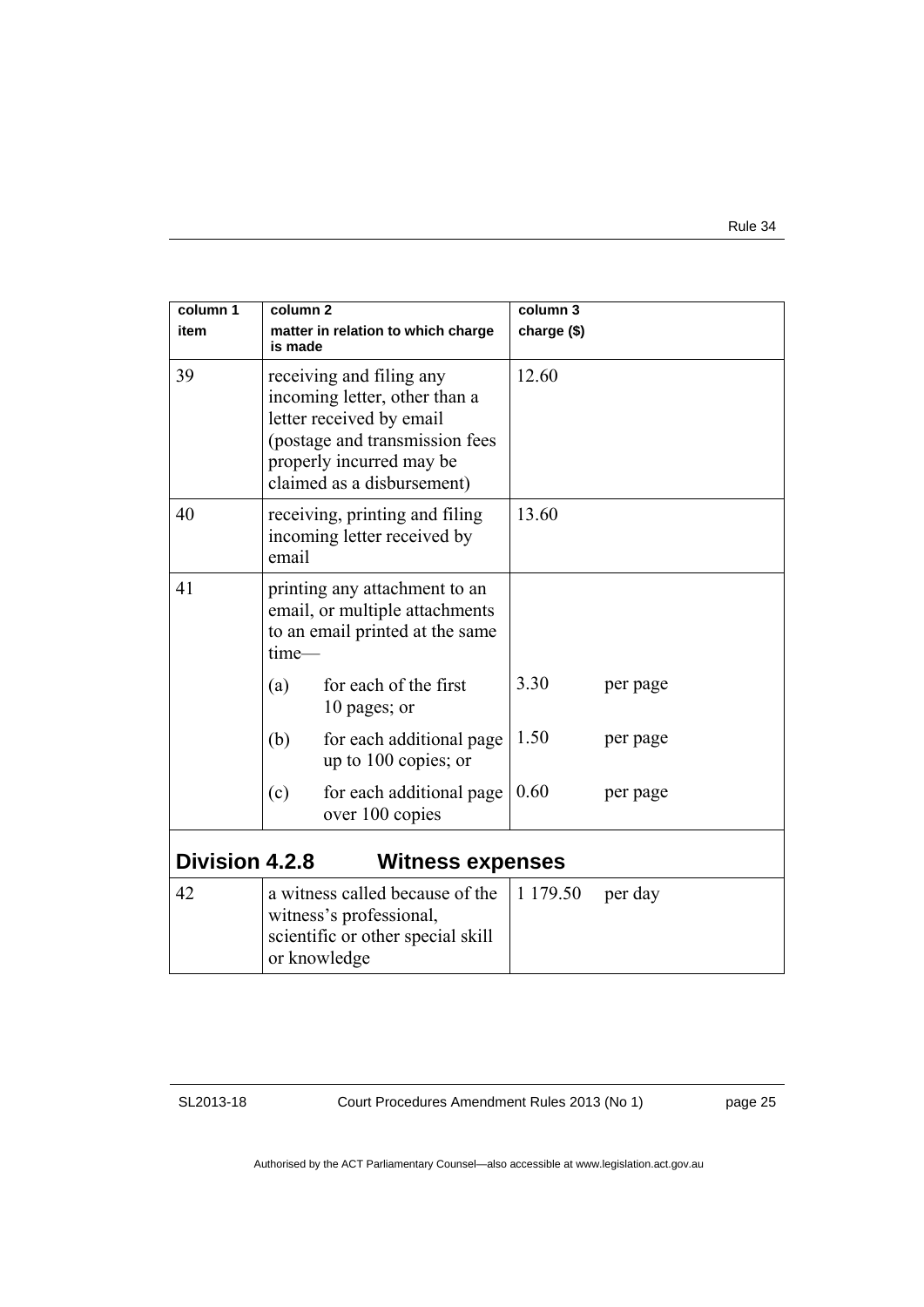| column 1              | column <sub>2</sub>                                                                                                                           | column 3                                                                                                                                    |  |
|-----------------------|-----------------------------------------------------------------------------------------------------------------------------------------------|---------------------------------------------------------------------------------------------------------------------------------------------|--|
| item                  | matter in relation to which charge<br>is made                                                                                                 | charge (\$)                                                                                                                                 |  |
| 43                    | a witness called other than<br>because of the witness's<br>professional, scientific or other<br>special skill or knowledge                    | 124.50<br>per day                                                                                                                           |  |
| 44                    | a witness paid in the witness's<br>occupation by wages, salary or<br>fees                                                                     | the amount lost by attendance at<br>court                                                                                                   |  |
| 45                    | a witness qualifying to give<br>skilled evidence                                                                                              | the additional amount the registrar<br>considers reasonable and properly<br>incurred and paid                                               |  |
| 46                    | if the witness lives more than<br>50km from the court                                                                                         | the additional amount the registrar<br>considers reasonable for the actual<br>cost of travel, and for<br>accommodation and meals            |  |
| 47                    | attendance at court by a<br>witness acting as an expert in<br>assisting counsel or a solicitor<br>for a period during the trial or<br>hearing | the amount the registrar considers<br>appropriate (but not affecting the<br>existing practice of allowing<br>qualifying fees for witnesses) |  |
| <b>Division 4.2.9</b> | <b>Disbursements</b>                                                                                                                          |                                                                                                                                             |  |
| 48                    | all court fees, counsel's fees<br>and other fees and payments                                                                                 | allowed to the extent that they<br>have been properly and reasonably<br>incurred and paid                                                   |  |

page 26 Court Procedures Amendment Rules 2013 (No 1)